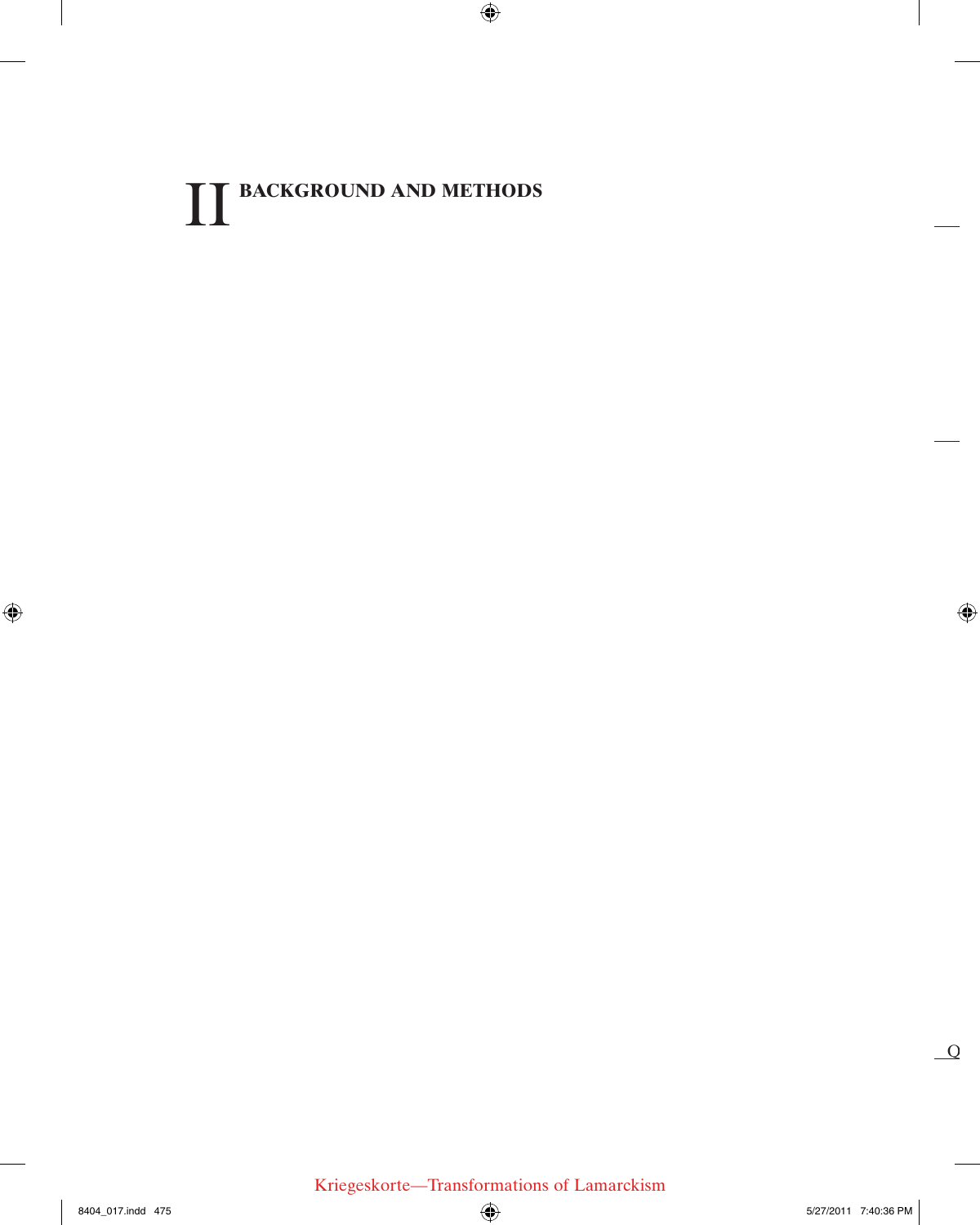

 $\mathbf{I}$ 

 $\bigoplus$ 

 $\bigoplus$ 

 $\overline{1}$ 

 $\bigoplus$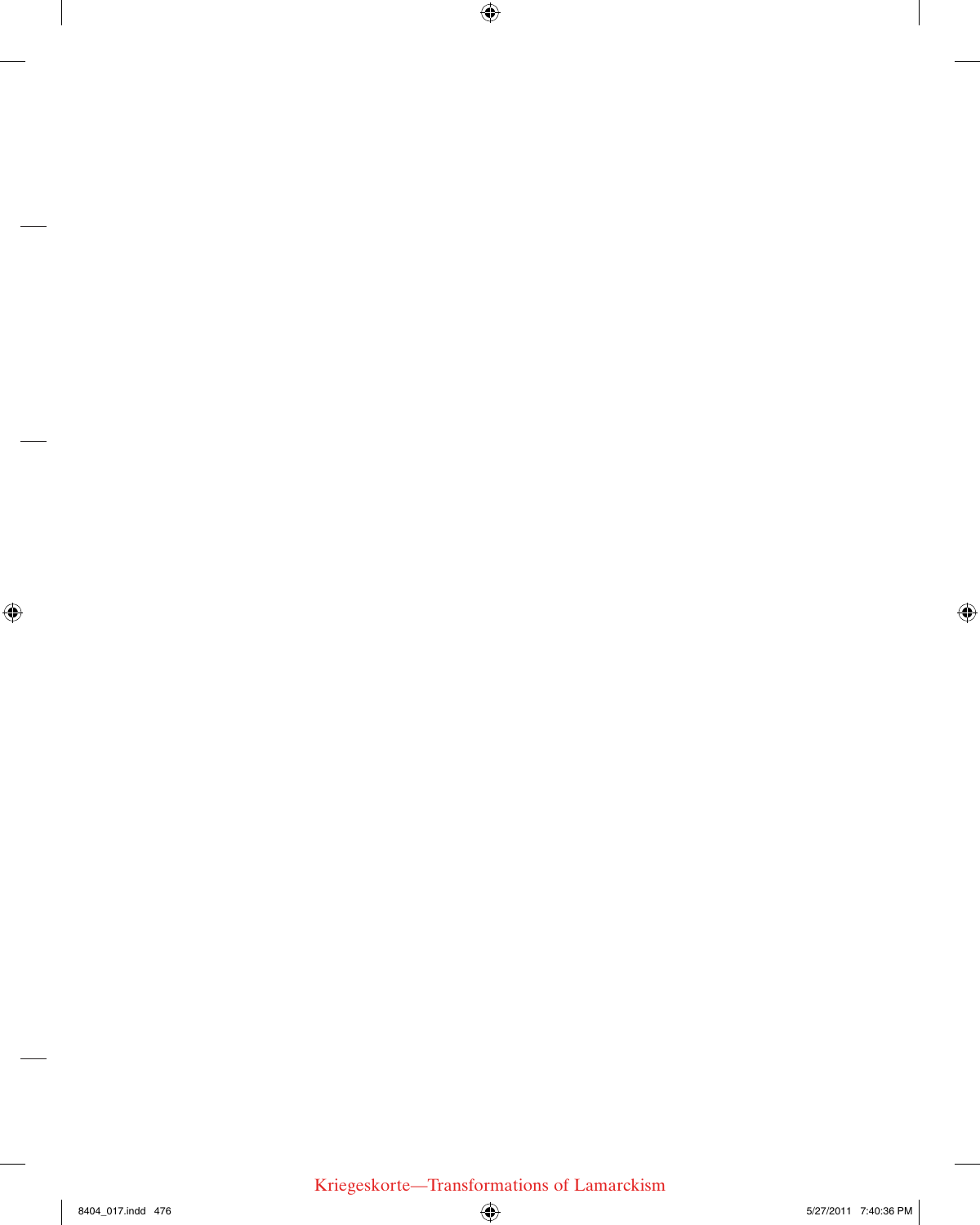# **Introduction to the Anatomy and Function of Visual Cortex Kendra S. Burbank and Gabriel Kreiman** 17

 $\textcircled{\scriptsize{+}}$ 

#### **Summary**

We provide here a brief overview of the neuroanatomy and neurophysiology of the primate visual system. We first describe the physical path through the brain that visual information takes as it is undergoing a transformation from an almost pixel-based format to a more abstract representation of behaviorally relevant information. We then describe what is known about the responses of neurons in specific brain areas to different visual stimuli. These responses are researchers' best window into the circuits involved in information transformation. Finally, we describe several computational models of the visual system. Throughout, we mostly focus on the ventral parts of the primate (monkey and human) visual cortex and its role in object recognition.

## **Introduction**

⊕

Primates and other species use vision constantly in order to detect motion, estimate distances to objects, and recognize objects. A large part of the primate brain is involved in processing visual information, and it is presumed that visual processing must have been under strong selective pressure to develop a system capable of achieving strong selectivity, robustness to object transformations, high capacity, and high processing speed (Connor, Brincat, and Pasupathy, 2007; Logothetis and Sheinberg, 1996; Serre et al., 2007; Wandell, 1995). The brain must transform incoming visual signals from their very specific (almost pixel-based) form arriving at the eyes to a much more abstract form that is useful for quickly extracting behaviorally relevant information.

Our aim in this chapter is to provide a succinct overview of the architecture and function of the primate visual system. While writing, we have in mind a quantitative student (of math, engineering, physics, computer science, or the like) who first encounters the bewildering and fascinating complexity of visual cortex. The goal of

 $\overline{\mathsf{Q}}$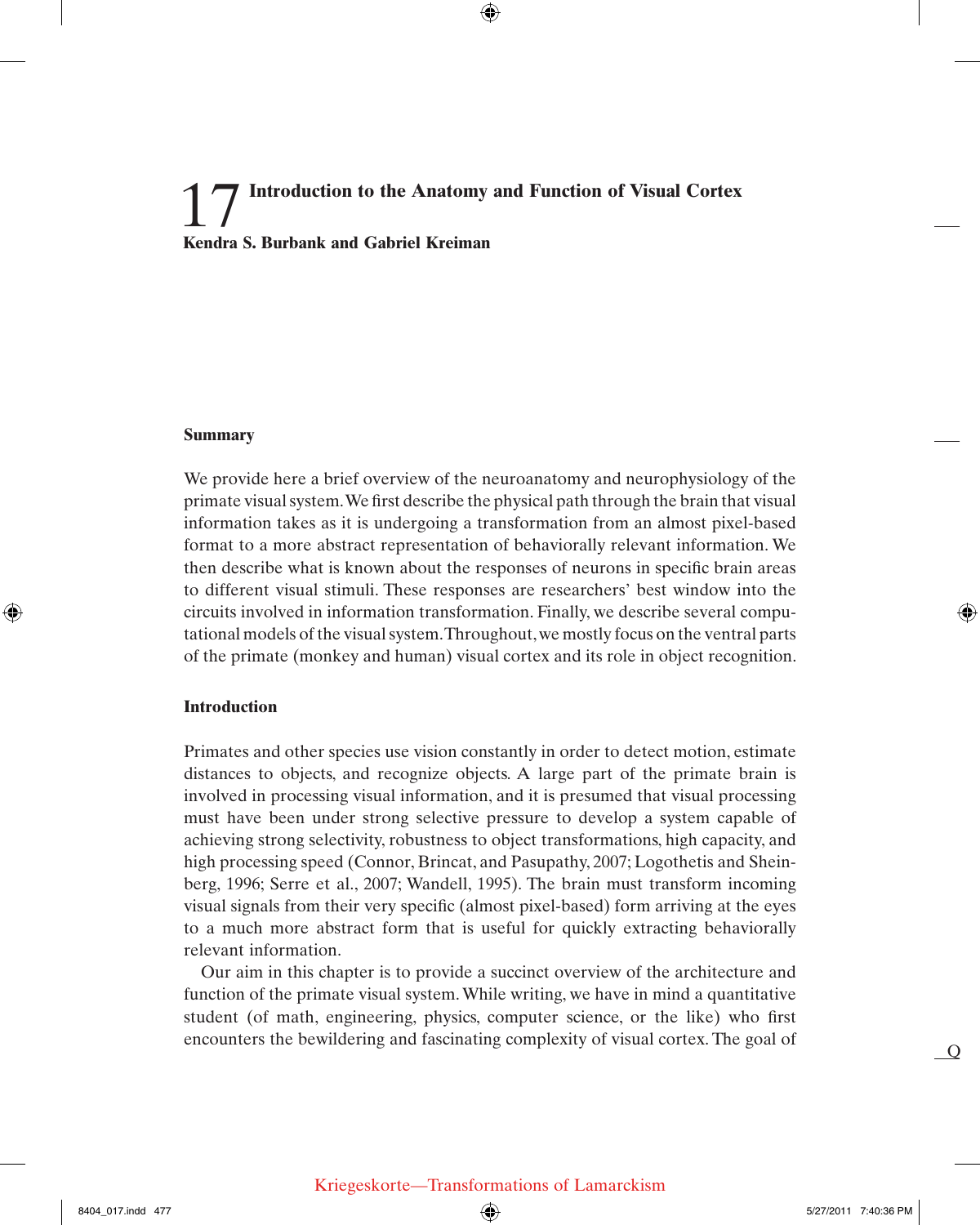this chapter is *not* to provide an exhaustive account of the visual system, but rather to describe some of the basic insights that are important to understand other chapters in this book and to introduce researchers to the architecture, function, and computational modeling of the visual system. At the same time, we hope that the curious reader will be eager to learn more, and we encourage further reading (of, e.g., Biederman, 1987; Blumberg and Kreiman 2010; Carandini et al., 2005; Connor, Brincat, and Pasupathy, 2007; Dayan and Abbott, 2001; Deco and Rolls, 2004b; Felleman and Van Essen, 1991; Gabbiani and Cox 2010; Gross, 1994; Humphreys and Riddoch, 1993; Koch, 2005; Kreiman, 2004, 2007; Logothetis and Sheinberg, 1996; Riesenhuber and Poggio, 1999; Rolls, 1991; Tanaka, 1996; Ullman, 1996; Wandell, 1995; Wu, David, and Gallant, 2006; as well as other references in this chapter).

 $\textcircled{\scriptsize{+}}$ 

#### **Neuroanatomy**

It was recognized early on that lesions in the back of the brain tend to produce visual impairments and that the exact nature of the deficit varies with the exact position of the lesion. Subsequent studies identified multiple parts of cortex that are involved in processing visual information. A classic study by Felleman and Van Essen (1991) summarized knowledge about connectivity in the primate visual cortex, organizing visual cortex into an approximate hierarchical system. A subset of that hierarchy, ventral visual cortex, seems most important for visual object recognition. A highly schematic representation of the connectivity in some of the main parts of visual cortex is shown in figure 17.1. Much more is known about the connectivity and anatomy of the nonhuman primate visual cortex than about the human visual cortex; the discussion in this section focuses on the nonhuman primate. Here, we walk through a simplified version of the path that information takes as it makes its way from the eye through the visual cortex.

#### **Early Vision: Retina to Cortex**

Information enters the visual system when light reaches the eye. The light is focused by the lens to land on the *retina*, a collection of cells at the back of the eyeball. There, the light excites *photoreceptor* neurons: the *rods*, which are specialized for dim light, and the *cones*, which are specialized for fine detail and color vision. The very center of the retina, the *fovea*, contains only cones and provides higher resolution than the periphery. The signal from the photoreceptors is passed through intermediate types of cells, *horizontal*, *bipolar*, and *amacrine* neurons, before arriving at *retinal ganglion* cells, which are located at the front of the retina. In chapter 2, Sheila Nirenberg describes state-of-the-art methods to quantitatively elucidate how retinal ganglion cells encode visual information.

⊕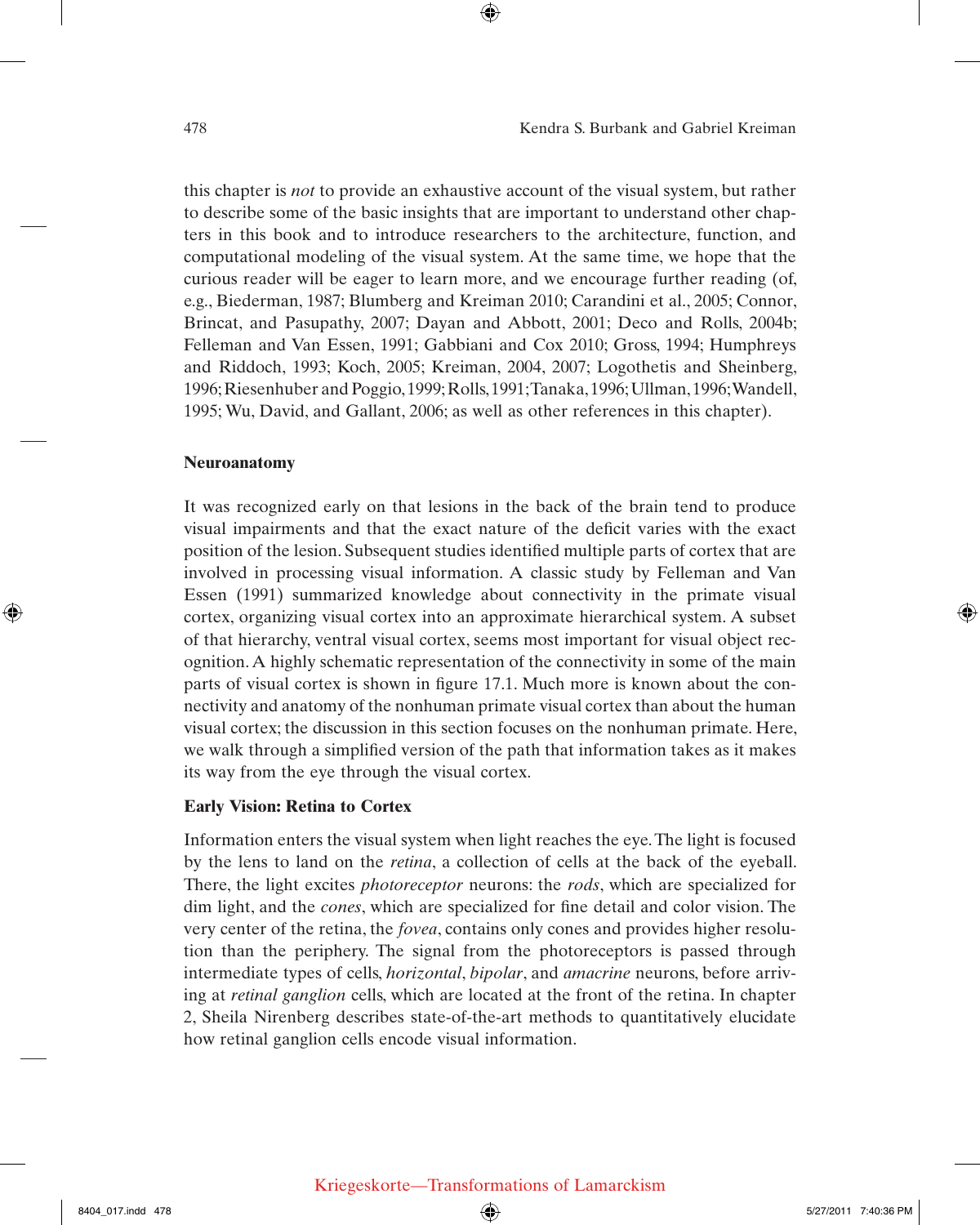

 $\bigoplus$ 



#### **Figure 17.1**

A highly oversimplified schematic of the primate visual system. The arrows denote the direction of information flow (see text for details; see also Felleman and Van Essen 1991).

 $\bigoplus$ 

 $\overline{\mathbf{Q}}$ 

 $\bigoplus$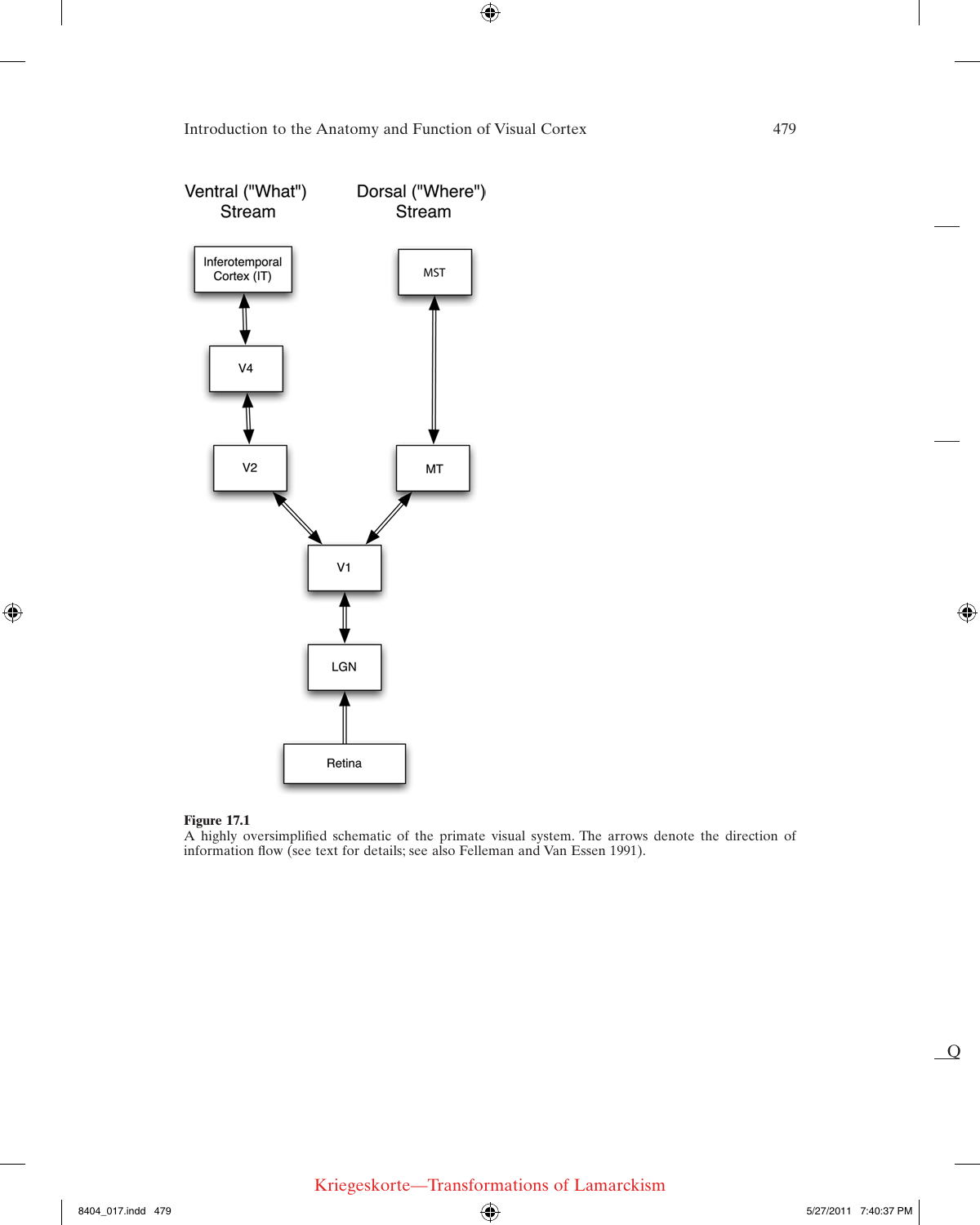The visual signals pass down the axons of the ganglion cells, which come together in a bundle called the optic nerve and travel out of the eye and back to the rest of the brain. About 90 percent of the retinal ganglion cell axons terminate in the *lateral geniculate nucleus* (LGN), a structure in the thalamus, in the center of the brain. Every cell in the LGN receives input from several retinal ganglion cells.LGN neurons, in turn, have axons that come together in a bundle called the *optic radiation*. From the thalamus, this bundle transmits the visual signals to the first of the visual areas in cortex: *primary visual cortex*, which is at the very back of the brain. For further reading about early vision, see Wandell (1995).

 $\textcircled{\scriptsize{+}}$ 

### **Primary Visual Cortex**

Primary visual cortex (V1, also referred to as "striate cortex" and "area 17" in cats) is located at the posterior poles of the left and right occipital cortices. In human adults, the V1 region of each hemisphere is 2mm thick and occupies an area of around 2300 mm<sup>2</sup>, or roughly two-thirds the size of a credit card. (In the smaller brain of the macaque monkey, V1 has approximately half the area and a quarter the thickness.) V1 contains around 140 million neurons in each hemisphere; these can be largely classified into two main types: *pyramidal cells* and *interneurons*. The neurons are arranged in six layers that differ in connectivity and function. Primary visual cortex has an additional, columnar organization: the columns are perpendicular to the layer structure, and neurons within a column typically share similar visual preferences (Douglas and Martin, 2004; Nassi and Callaway, 2009). There has been more research investigating area V1 than any other part of visual cortex. Chapter 3, 8, 21, and 22 illustrate the neurophysiological properties of V1 neurons.

## **The Ventral Stream: V2-ITC**

From V1, the visual signal is split into two roughly separate channels, or "streams" (figure 17.1) (Haxby et al., 1991; Mishkin, 1982). The *ventral stream* passes into *secondary visual cortex* (V2), then through area *V4* and into *inferotemporal cortex* (IT). The ventral stream is primarily involved in object recognition, and is sometimes called the "what" stream. The *dorsal stream* projects from V1 to V2 and V3 and also to "*middle temporal cortex*" (MT or V5). The dorsal stream processes spatial locations, stereopsis, and object motion and is known as the "where" or "action" stream. This chapter focuses on the properties of the ventral stream. For a recent overview of the properties of the dorsal stream, see Born and Bradley (2005).

Secondary visual cortex is located just to the front of V1, from which it receives strong feedforward input. Secondary visual cortex has a layered structure and columnar organization similar to that of V1; indeed, these features may be common to all neocortical visual areas. The next area in the ventral stream is area V4, located anterior to V2. The last purely visual cortical area along the ventral stream is Inferior

⊕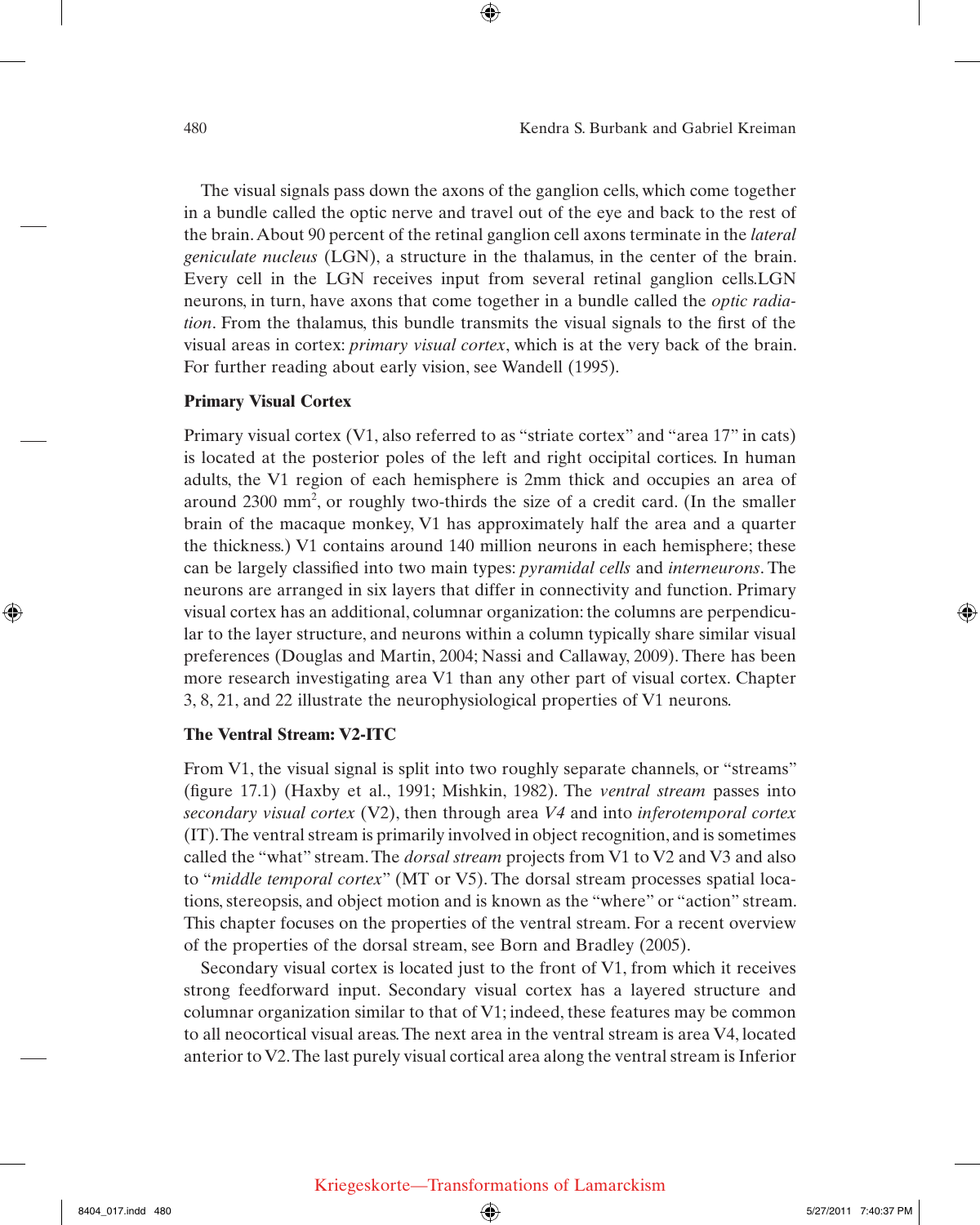Temporal Cortex (ITC). Several investigators have in turn divided ITC into multiple subparts such as posterior ITC, central ITC, and anterior ITC. Another nomenclature that is widely used refers to area TEO (roughly corresponding to posterior ITC and central ITC) and area TE (roughly corresponding to anterior ITC). Chapter 7 describes how contour shapes are represented in areas V4 and ITC and chapter 10 describes ultrafast encoding of visual information revealed by decoding the activity of a population of ITC neurons.

 $\textcircled{\scriptsize{+}}$ 

Many interareal connections exist beyond those in the feedforward path just described; figure 17.1 is a major oversimplification. There are connections between the dorsal and ventral streams (Felleman and Van Essen, 1991), horizontal connections within each area, "bypass" connections (e.g., LGN projections to extrastriate visual areas beyond V1, V1 projections to V4) and abundant back-projection connections. Indeed, semiquantitative anatomical studies reveal that back-projections are significantly more abundant than feedforward connections (e.g., Binzegger, Douglas, and Martin, 2004; Callaway, 2004; Douglas and Martin, 2004)!

Of course, another important simplification is that each of the boxes in figure 17.1 encompasses millions of neurons. Is it possible to obtain a more detailed picture of the individual connections between neurons? Characterizing neuroanatomical connections at high resolution has traditionally been a daunting task and typically required laborious analysis of the projections of individual neurons (Douglas and Martin, 2004; Rockland and Pandya, 1979; Salin and Bullier, 1995). There has been rapid progress over the last five years in the field of "connectomics," which aims to provide high-resolution connectivity information (at the electron microscopy level) for large neuronal circuits. Yet, it seems that we are still far from obtaining detailed connectivity in neocortex. The availability of such data will eventually enable researchers to move from qualitative description of some connections across areas to a systematic characterization of the key principles governing connectivity in cortex.

#### **Neurophysiological Responses in the Visual System**

It is difficult to deduce function exclusively from anatomy, and the presence of connections does not indicate the strength (or sign) of those connections. To describe the function of neuronal circuits during vision, it is necessary to examine the activity of individual neurons and their responses to visual stimuli. The gold standard for measuring the activity of neurons is the use of microwire electrodes to record the action potentials of single neurons at millisecond temporal resolution. In the typical experimental situation, researchers present the subject with a visual stimulus while monitoring the subject's eye movements and recording the evoked response of one or more neurons, as well as behavioral responses in awake experiments (see, e.g., chapters 2, 3, 7, 8, 10, 21, and 22). These experiments have been most frequently

⊕

 $\overline{\mathsf{Q}}$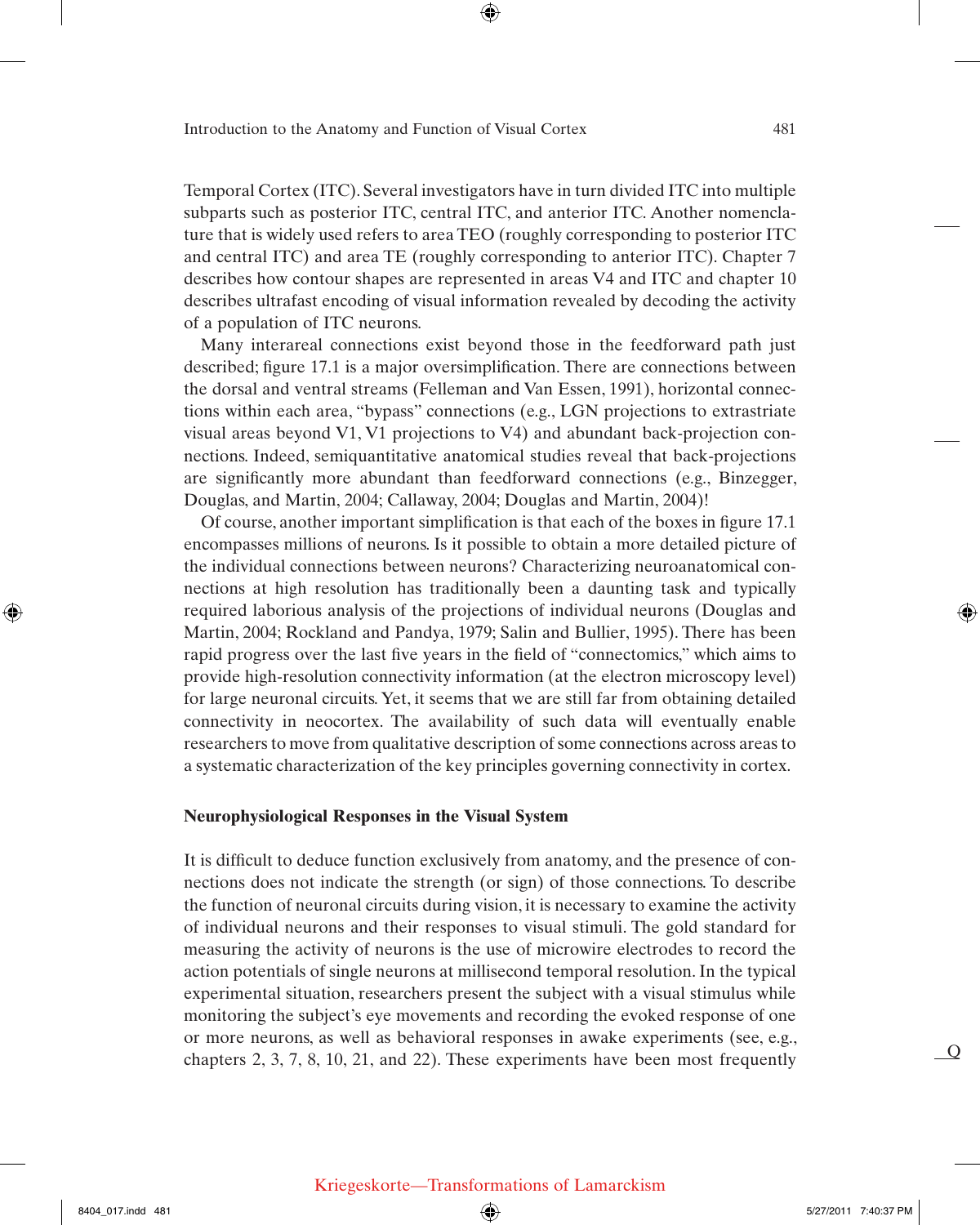performed in cats and nonhuman primates such as the macaque monkey. There have also been some efforts to examine field potentials and unit activity in the human cortex (Allison et al., 1999; Engel et al., 2005; Kreiman, 2007; Liu et al., 2009). Recently, there has also been an increased and promising resurgence of interest in the rodent visual cortex.

 $\bigoplus$ 

## **Neurophysiology of the Early Visual System**

Significant processing of visual information occurs within the retina itself. The firing of each retinal ganglion cell is affected by light impinging upon a small region of the visual field—this region is termed the cell's *receptive field*. The light can cause either an increase or a decrease in a ganglion cell's firing, depending on exactly where it arrives within the cell's receptive field. For cells called *on-center* cells, light arriving in the center of the receptive field will increase the firing rate, while light arriving in the periphery will instead suppress firing. For *off-center* cells, the opposite pattern is seen. Both cases are examples of *center-surround* receptive field architectures. LGN neurons have receptive fields approximately similar to those of ganglion cells—they also display a center-surround organization.

An important implication of the center-surround architecture is that light impinging upon both the center and the periphery of the receptive field will cause only weak firing. Instead, retinal ganglion cells respond most strongly when illumination is not constant across the receptive field. The necessary nonuniformity could come from the presence of a high-contrast visual feature or from a temporally changing stimulus, such as a dot of light moving through the receptive field. The full response is characterized by *spatiotemporal receptive fields* that are often described by a difference-of-Gaussians model (Dayan and Abbott, 2001; Wandell, 1995; Gabbiani and Cox, 2010). For an on-center cell with a receptive field centered at  $x = y = 0$ , the structure of the receptive field can be characterized by the filter  $F(x,y)$ :

$$
F(x, y) = \frac{1}{2\pi\sigma_{center}^2} \exp\left(-\frac{x^2 + y^2}{2\sigma_{center}^2}\right) - \frac{B}{2\sigma_{surround}^2} \exp\left(-\frac{x^2 + y^2}{2\sigma_{surround}^2}\right)
$$
(17.1)

where  $\sigma_{center}$  and  $\sigma_{surround}$  control the size of the center and surround regions respectively and *B* indicates the relative weight of center and surround responses. In addition to the just-described spatial aspects of the receptive field, the responses of ganglion cells and LGN neurons evolve over time; more elaborate models include this temporal dependency when describing the receptive field properties (Dayan and Abbott, 2001).

#### **Neurophysiology in V1**

The first systematic description of V1 neurons' responses to visual stimuli was given by Hubel and Wiesel (1959, 1962). Neurons in primary visual cortex have small

⊕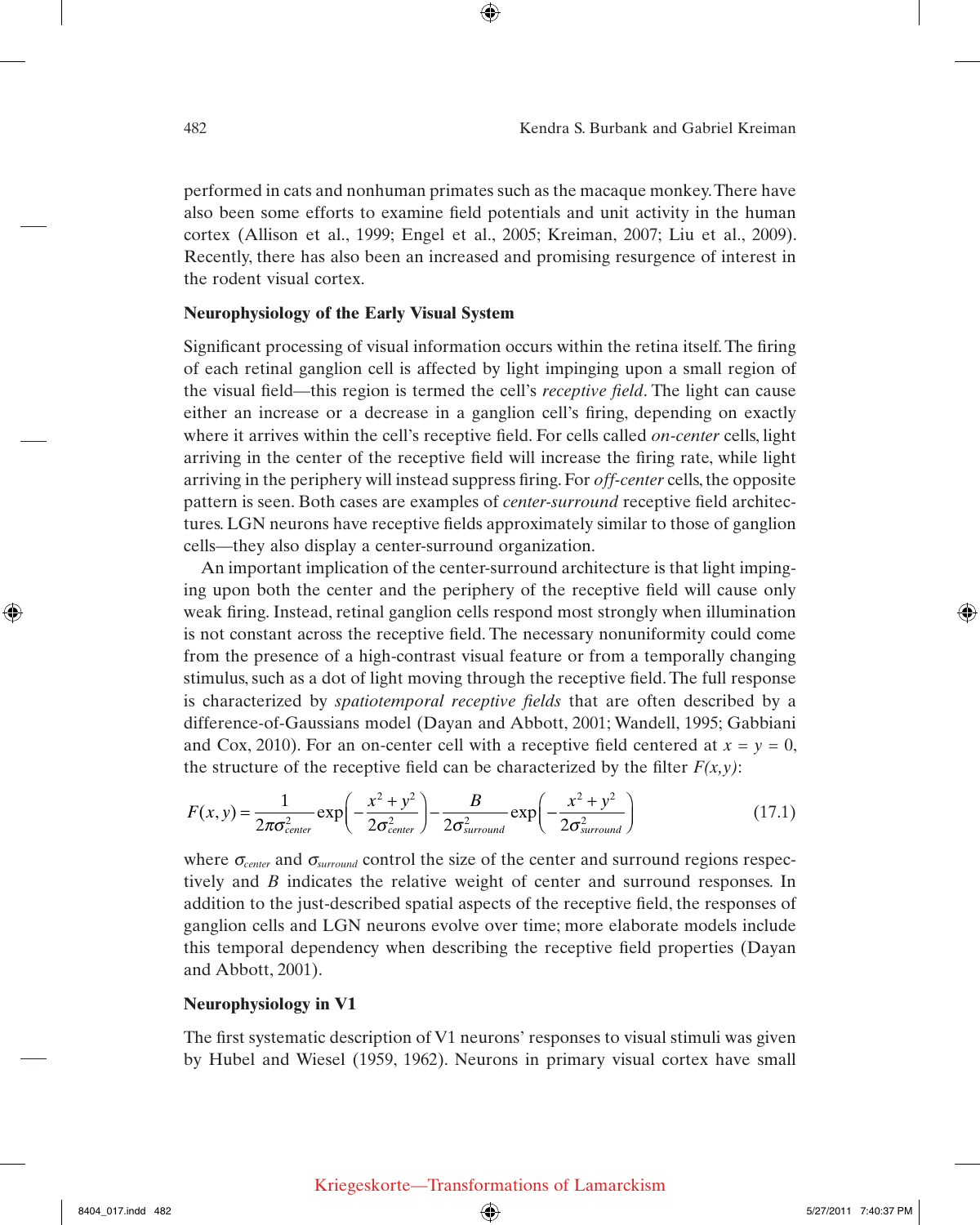receptive fields near the center of the visual field. On average, the receptive fields in V1 comprise less than 1° of visual angle. The neurons in V1 are arranged so that their receptive fields tile visual space in a *retinotopic map*. That is, nearby neurons in primary visual cortex represent nearby locations in the visual field. This tiling is most dense for visual input coming from the foveal region. The *cortical magnification factor* describes the nonlinear representation of the visual field in cortex.

 $\textcircled{\scriptsize{+}}$ 

To a first approximation, V1 pyramidal neurons fall into two general classes. *Simple cells* have elongated receptive fields that contain specific excitatory and inhibitory regions. Simple cell responses are well modeled by linear summation of the stimulus present in excitatory and inhibitory regions of their receptive field. An effective stimulus for a simple cell might be an oriented bar, exactly positioned so that its edge matches the border between the excitatory and inhibitory regions in the cell's receptive field. A slight shift in the stimulus location can greatly decrease, or even eliminate, the simple cell's response. The spatial structure of the responses of a V1 simple cell with a receptive field centered at  $x = y = 0$  can often be well described by a Gabor function (product of a Gaussian and cosine):

$$
F(x, y) = \frac{1}{2\pi\sigma_x\sigma_y} \exp\left(-\frac{x}{2\sigma_x^2} - \frac{y}{2\sigma_y^2}\right) \cos(kx - \phi),
$$
\n(17.2)

where  $\sigma_x$  and  $\sigma_y$  determine the spatial extent in *x* and *y*, *k* is the preferred spatial frequency, and *ϕ* indicates the preferred spatial phase. If the spatial and temporal aspects of the receptive field are separable, an additional multiplicative term is added to characterize the temporal dynamics of the responses (for a discussion of the separability of spatial and temporal aspects of V1 responses, see Dayan and Abbott, 2001; Ringach, Hawken, and Shapley, 1997).

A second class of V1 pyramidal cells, complex cells, have receptive fields that do not show simply defined excitatory and inhibitory regions. Instead, complex cells respond to particular features—generally oriented bars—with considerable tolerance of the stimulus' position within the receptive field. Other properties have been described in V1 responses. Particularly important are end-stopped cells, cells that respond best when the oriented bar ends within the receptive field.

Hubel and Wiesel proposed a simple and elegant model of how orientation tuning at the level of V1 could arise from the combination of LGN center-surround units with receptive fields aligned according to the orientation preference of the V1 unit. Several other models have been proposed to describe the origin of V1 receptive fields (for a recent overview and discussion, see Carandini et al., 2005).

Although only stimuli within a neuron's receptive field can directly drive its activity, the neuron's activity can be enhanced or suppressed depending on context in nearby regions. One common type of contextual modulation is *surround* suppression (Allman, Miezin, and McGuinness, 1985; Angelucci and Bressloff, 2006), where

⊕

 $\overline{\mathsf{Q}}$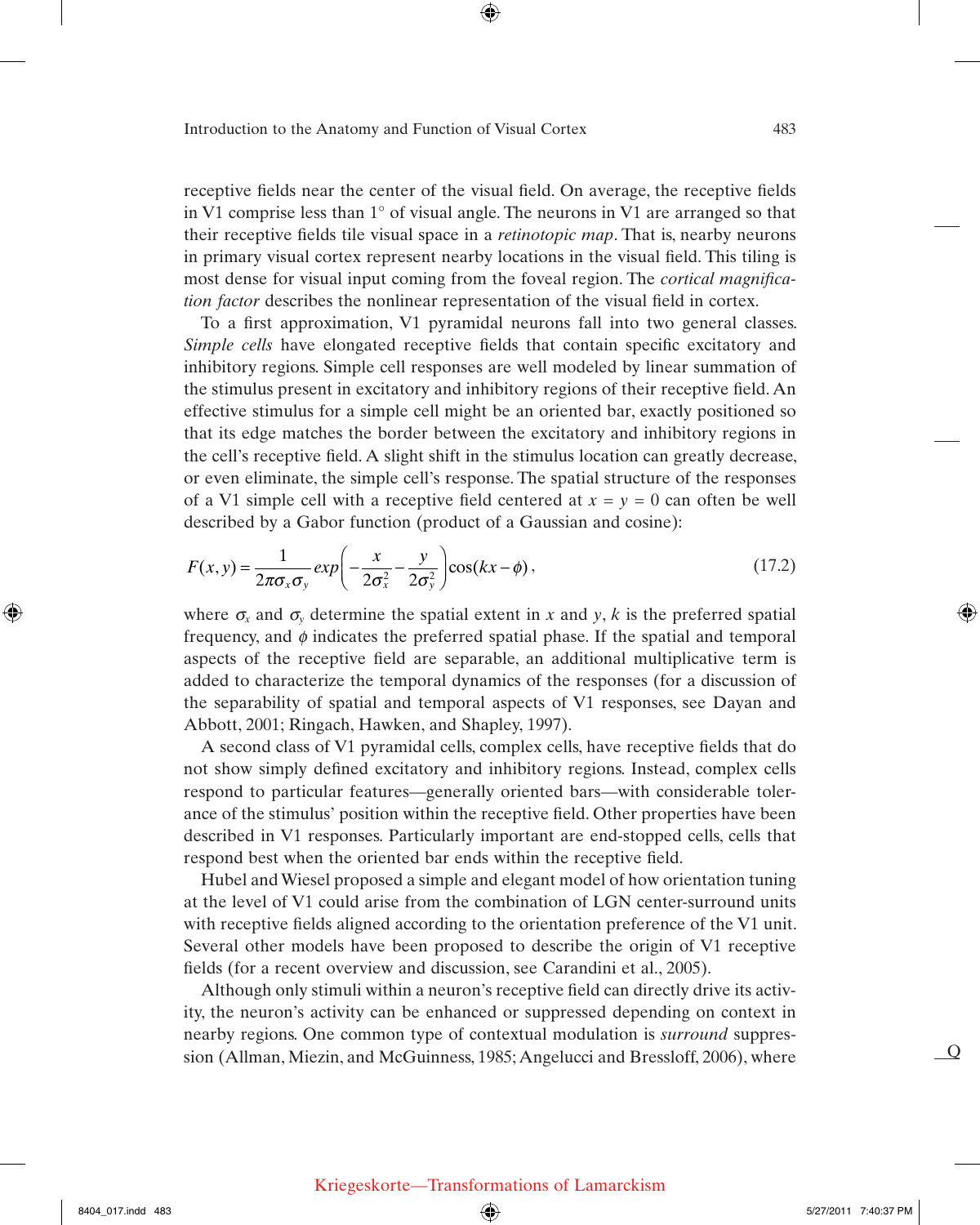the presence of a parallel oriented bar just outside of a neuron's receptive field can suppress the response of that neuron to an oriented bar within the receptive field. The mechanisms for contextual modulation are a matter of current research; they may arise from feedforward connections, from lateral connections within a brain area, or from feedback from higher areas. There is also evidence that V1 neuron responses can be modulated by attention (Desimone and Duncan, 1995; for a recent review, see Reynolds and Chelazzi, 2004). Chapter 3 shows recent evidence that illustrates how the activity of neuronal populations in V1 can be influenced by task demands and attention. While there has been significant progress toward describing the responses of V1 neurons, much remains to be done to fully and quantitatively characterize the V1 neuronal circuitry (Carandini et al., 2005).

 $\textcircled{\scriptsize{+}}$ 

## **Neurophysiology beyond V1**

Beyond primary visual cortex, in spite of a large body of work by multiple talented investigators, what neurons "prefer" remains largely terra incognita. Part of the challenge is the large multidimensional space in which possible visual inputs reside combined with the relatively short recording times. In typical neurophysiological experiments, it is possible to sample only a small fraction of the conceivable set of visual stimuli. It is therefore very difficult to estimate the joint probability distribution of visual stimuli and neuronal responses. To make matters even more complicated, neurons' responses are modulated by context from outside the receptive field; an exhaustive response characterization would require also varying the contextual conditions. Such an approach is clearly unfeasible with current techniques. Instead, researchers make educated guesses about which stimulus characteristics are likely to be important to the neurons' responses, and they vary only these characteristics. This approach has been quite successful in early brain areas such as V1, where a few simple characteristics such as orientation and contrast can be shown to determine much of a neuron's response (see, however, Carandini et al., 2005). However, in extrastriate visual areas (those outside  $V1$ ), the complex selectivities that neurons display makes it difficult to determine a set of simplified stimulus characteristics to sample. Indeed, it is entirely possible that even if the subset of important stimulus characteristics were known, the resulting space of possible stimuli would still be too large to sample experimentally. Although there have been multiple studies examining the responses of neurons along the ventral visual stream from V2 to ITC, we lack a clear quantitative understanding of feature preferences, let alone the mechanisms by which these feature preferences originate. A promising line of research involves using algorithms that aim to iteratively refine the stimuli presented to neurons to converge on the preferred features (e.g., Connor, Brincat, and Pasupathy, 2007; see also chapter 7). This is an area of active research, and the field will benefit

⊕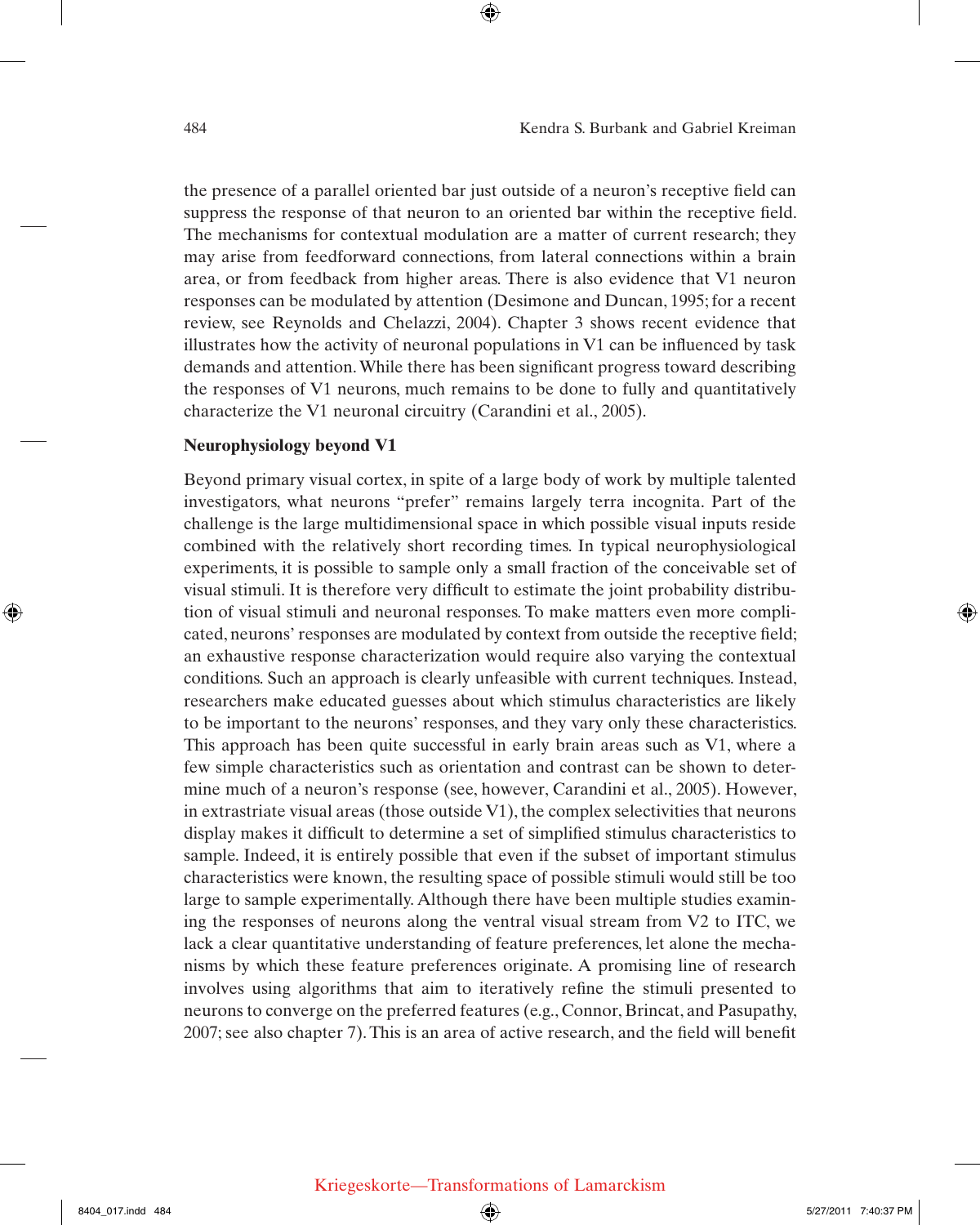from the systematic interplay of theoretical predictions and neurophysiological recordings.

 $\textcircled{\scriptsize{+}}$ 

In the following paragraphs, we provide an overview of several studies that illustrate the type of responses encountered in extrastriate visual cortex to different types of stimuli, but we emphasize that a systematic, quantitative, and theory-based understanding of neurophysiological responses remains an important open question in the field.

The receptive fields of V2 neurons form a retinotopic map, like that in V1, but are roughly 2–3 times larger (Burkhalter and Van Essen, 1986; Gattass, Gross, and Sandell, 1981). Neurons in V2 can be excited by simple stimuli, in a similar fashion to V1 neurons. But at least some V2 neurons appear to be specialized for detecting more complex features. Some authors have proposed that V2 neurons detect curvature or angles (Hegde and Van Essen, 2003; Ito and Komatsu, 2004). The responses of V2 neurons can be modulated by abstract features of the stimulus—even features present outside the neurons' receptive fields. Such modulatory influences include the presence of illusory contours (Peterhans and von der Heydt, 1991; von der Heydt, Friedman, and Zhou, 1999) and spatial attention (Desimone and Duncan, 1995). Although such modulation is also seen partly in area V1, the effects are stronger and more frequent in V2 (von der Heydt, Peterhans, and Baumgartner, 1984).

V4 neurons have receptive fields around 4–7 times as large as V1 neurons (Desimone and Schein, 1987) The tuning properties of V4 neurons are more complex than those of V2 neurons, with some appearing to be tuned for simple geometric shapes (Cadieu et al., 2007; David, Hayden, and Gallant, 2006; Desimone and Schein, 1987; Pasupathy and Connor, 2001). V4 is more strongly affected by attentional modulation than areas V1 and V2 (Moran and Desimone, 1985). Neuronal activity in area V4 plays an important role in analyzing color (Zeki, 1983).

Finally, neurons in ITC have significantly larger receptive fields than those in earlier areas, but reports vary widely in terms of their exact magnitudes from neurons with receptive fields of a few degrees (DiCarlo and Maunsell, 2004) all the way to neurons with receptive fields spanning several tens of degrees (Rolls, 1991; Tanaka, 1996). Neurons respond preferentially to complex shapes. A large variety of visual stimuli have been shown to elicit enhanced responses in ITC neurons including faces, objects (including shapes such as paperclips), natural images, but also artificial shapes and fractal patterns (Desimone et al., 1984; Hung et al., 2005; Logothetis and Sheinberg, 1996; Tanaka, 1996). The most parsimonious explanation of this apparently bewildering complexity in neuronal preferences seems to be that neurons may be tuned to complex parametric shape features that are present in many of these shapes but are not defined by the arbitrary choices made by the investigators. We illustrate this possibility in figure 17.2 by comparing neuronal responses recorded in monkey ITC with the responses of a simulated neuron that

⊕

 $\overline{\mathsf{Q}}$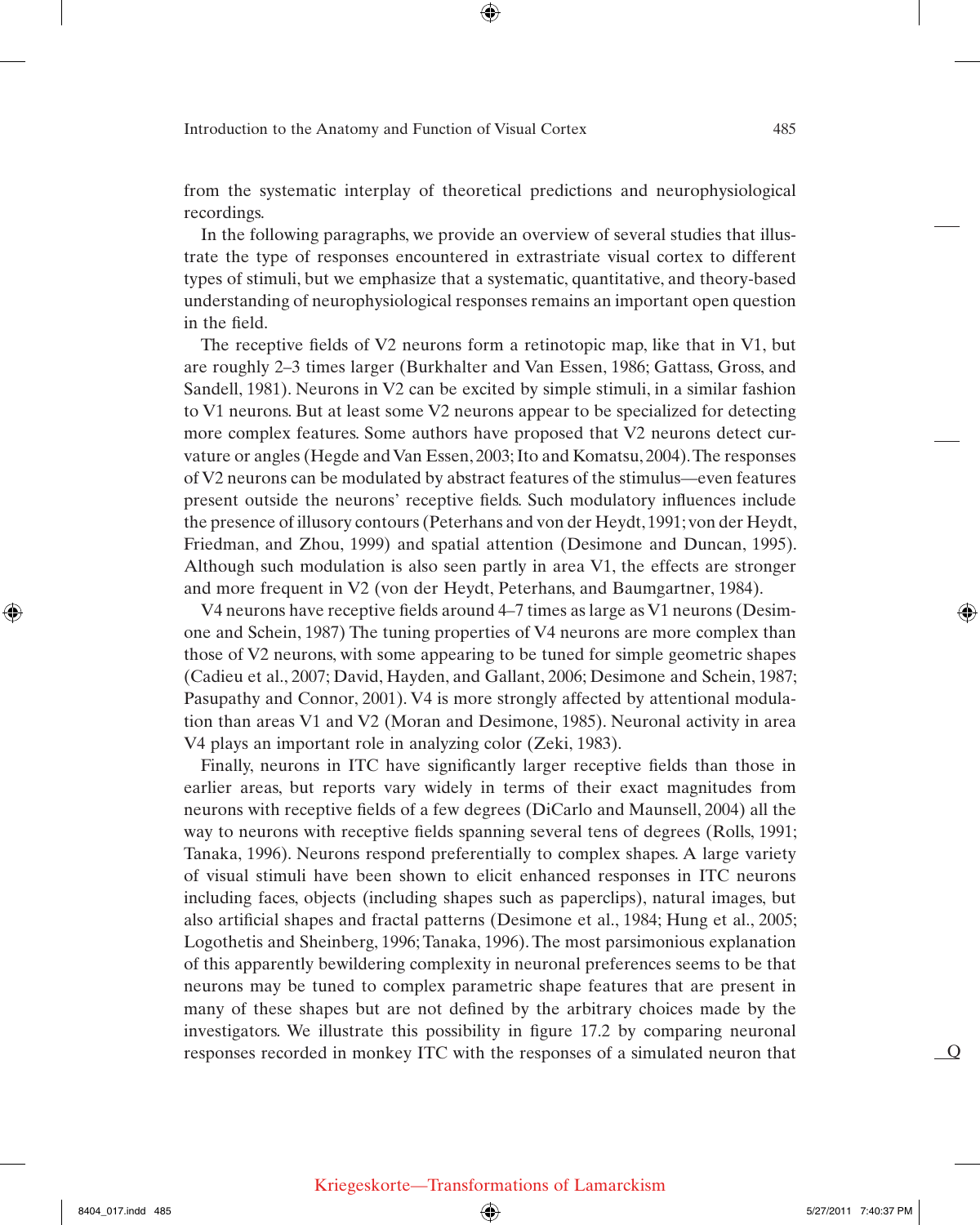

 $\bigoplus$ 



#### **Figure 17.2**

Responses of a simulated neuron, artificially tuned to prefer images similar to a photograph of a Henry Moore sculpture, show similar variability to the multiunit activity recorded in monkey area inferior temporal cortex in response to the same images. (A) Four of the 77 grayscale images presented to the

 $\bigoplus$ 

 $\bigoplus$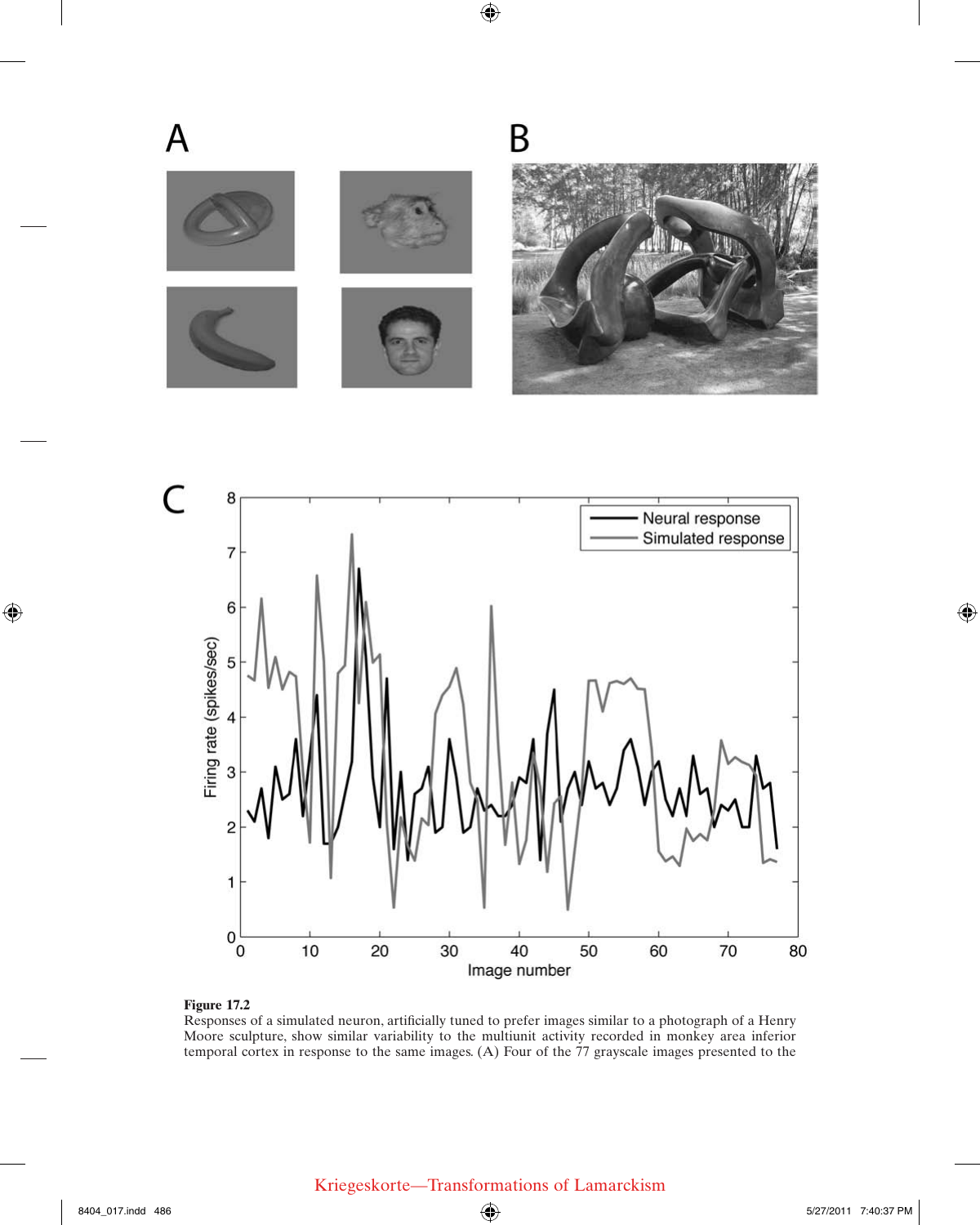was tuned to prefer one particular complex and arbitrary shape, that of a sculpture by English artist Henry Moore. In this toy example, the variability across different images in the actual neuronal responses from ITC is comparable to the corresponding variability for the artificial sculpture-tuned unit.

⊕

A particularly interesting aspect of the ITC responses is that these neurons are often somewhat tolerant to perturbations of the stimuli: a neuron responding to a face, for instance, could respond similarly if the face is presented at different scales or positions (Hung et al., 2005; Ito et al., 1995). Investigators have examined the degree of tolerance in ITC responses to changes in scale, position, rotation, illumination, clutter, occlusion, color, and many other transformations (Logothetis and Sheinberg, 1996; Tanaka, 1996). Maintaining selectivity in the presence of object transformations is arguably one of the key challenges that the progression of computations along ventral visual cortex needs to solve. The responses of ITC neurons are strongly affected by contextual influences, including task demands and attention.

## **Models of Neurons and Networks of Neurons**

A fundamental goal of science is to be able to formulate quantitative and predictive theories that explain the observed phenomena. The accumulation of empirical observations about neuroanatomical connectivity and neurophysiology beg for a theoretical formulation to account for the selective, robust, and rapid aspects of visual recognition. Quantitative models force us to formalize the assumptions and the hypothesis in the experiments. They can also provide quantitative bounds and constraints that can change the interpretation of the problem. Good models can integrate and summarize observations across different experiments, across different spatial and temporal resolutions, across different laboratories. Additionally, a good model can lead to nonintuitive experimental predictions. The models need to be guided and constrained by experimental findings and they can also inspire new experiments and novel ways of thinking about old problems. The model can also point to important missing data or critical information. Finally, quantitative models implemented through simulations can be useful from an engineering viewpoint. A machine that could solve visual recognition at human performance levels would find

#### **Figure 17.2 (continued)**

monkey (Hung et al., 2005) and to the simulated neuron. (B) The photograph used as the "preferred stimulus" for the simulated neuron. The simulated neuron's response to each image was chosen to be  $A \exp(-\frac{d^2}{\sigma^2})$ , where *d* was the pixel-by-pixel Euclidian distance between the presented image and the sculpture photograph.  $\sigma$  and  $A$  were chosen to set the response strengths in the correct range. (C) Average multiunit activity recorded from a single electrode in inferior temporal cortex in response to each of the 77 images, counting spikes from 100 to 300 ms after stimulus presentation (black squares) and response of the simulated neuron to the same images (gray circles).

↔

Q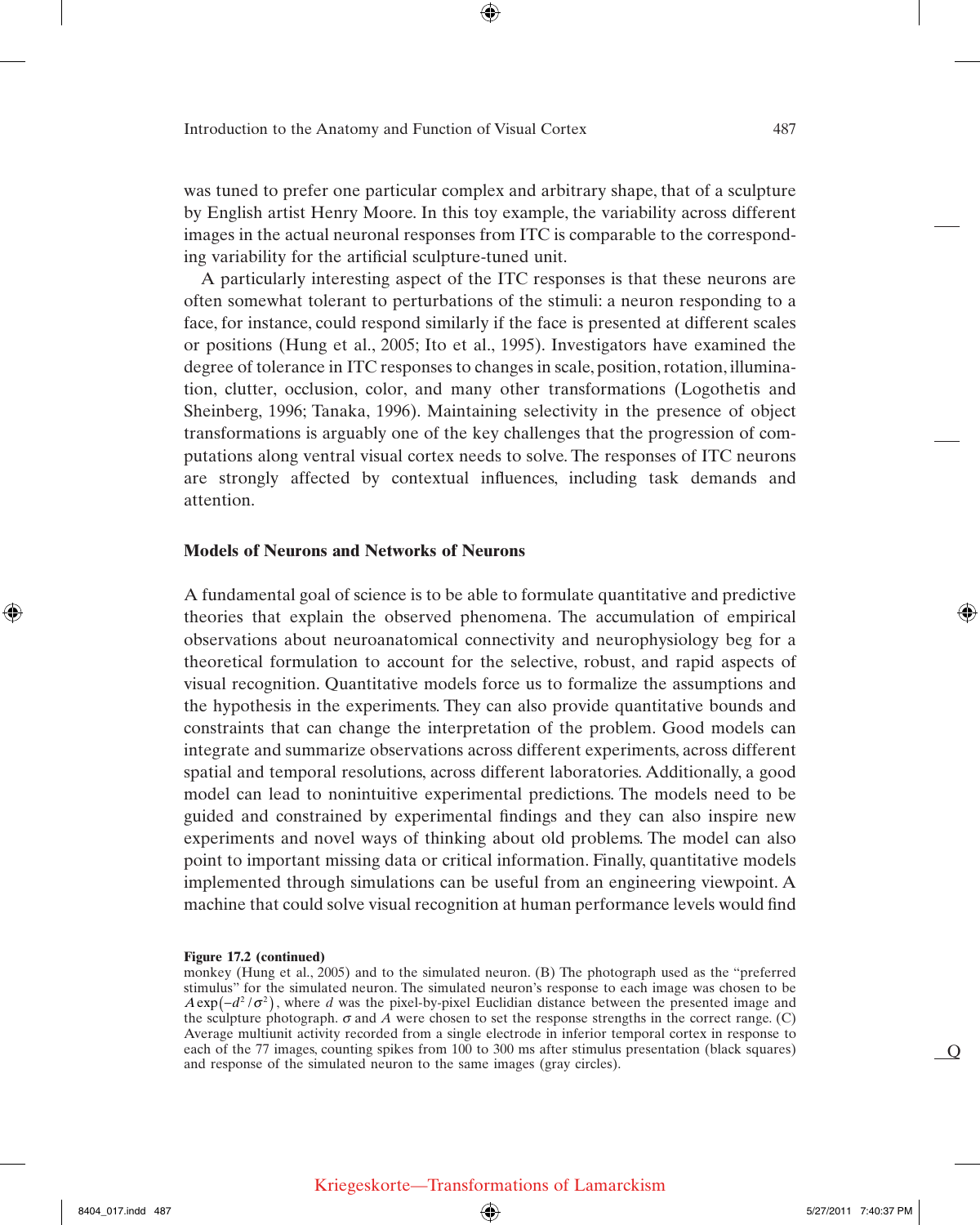nearly infinite uses. Here we provide a succinct overview of some of the theoretical efforts to explain visual recognition and some of the computational models that have been implemented based on these theories.

 $\textcircled{\scriptsize{+}}$ 

One of the first questions to consider when developing a computational model pertains to the level of abstraction to represent neurons or the basic units in the model. From the extremely large to the very small, one could start by considering "boxes" that represent the average activity over seconds and over millions of neurons (see, for example, chapter 16). This type of box model matches the poor spatial and temporal resolution of current noninvasive neuroimaging techniques. At the other end of the spectrum, some computational efforts aim to consider the detailed biophysics of individual neurons (Markram, 2006). Detailed biophysical models have provided fundamental insights about the computations performed by individual neurons. However, it is not easy to scale up to large networks, a process that requires the use of supercomputers, many free parameters, and extensive simulations. Moreover, it is not clear what aspects of neuronal biophysics are central to understand a complex cognitive process such as object recognition (Anderson and Kreiman, 2011). Do we need to incorporate the detailed 3D geometry of every neuron? Do models need to consider the distribution of synapses along each dendrite? Do models need to incorporate the wide variety of different types of interneurons? How about the 3D shape of every protein within the neurons?

## **Single Neuron Models**

In between "box models" and highly realistic simulations, several investigators have developed different models of single neurons (Koch, 1999; Gabbiani and Cox 2010). *Filter models* assume that each neuron is performing a filter operation on its input and typically provide a scalar output that is often interpreted as a firing rate. Moving up in complexity, a simple and widely used model of single neurons that incorporates dynamics and produces spike outputs is the *integrate-and-fire model*. The simplest instantiation of this model is equivalent to an RC circuit. The model contains a capacitor  $(C)$  and a leak resistance  $(R)$ . The circuit integrates the incoming input current  $(I(t))$ . Whenever the voltage  $(V(t))$  reaches a threshold, a spike is generated and the voltage is reset to 0. The subthreshold voltage dynamics are governed by:

$$
C\frac{dV}{dt} = -\frac{V(t)}{R} + I(t)
$$
\n(17.3)

This model has been extensively studied and there are several variations including adding a refractory period and variable thresholds. Still more detailed is the *Hodgkin-Huxley model* (Hodgkin and Huxley, 1952). This model describes voltagedependent ion currents into and out of the neuron and how these lead to action potentials. Hodgkin and Huxley provided a nice example of the integration of pow-

⊕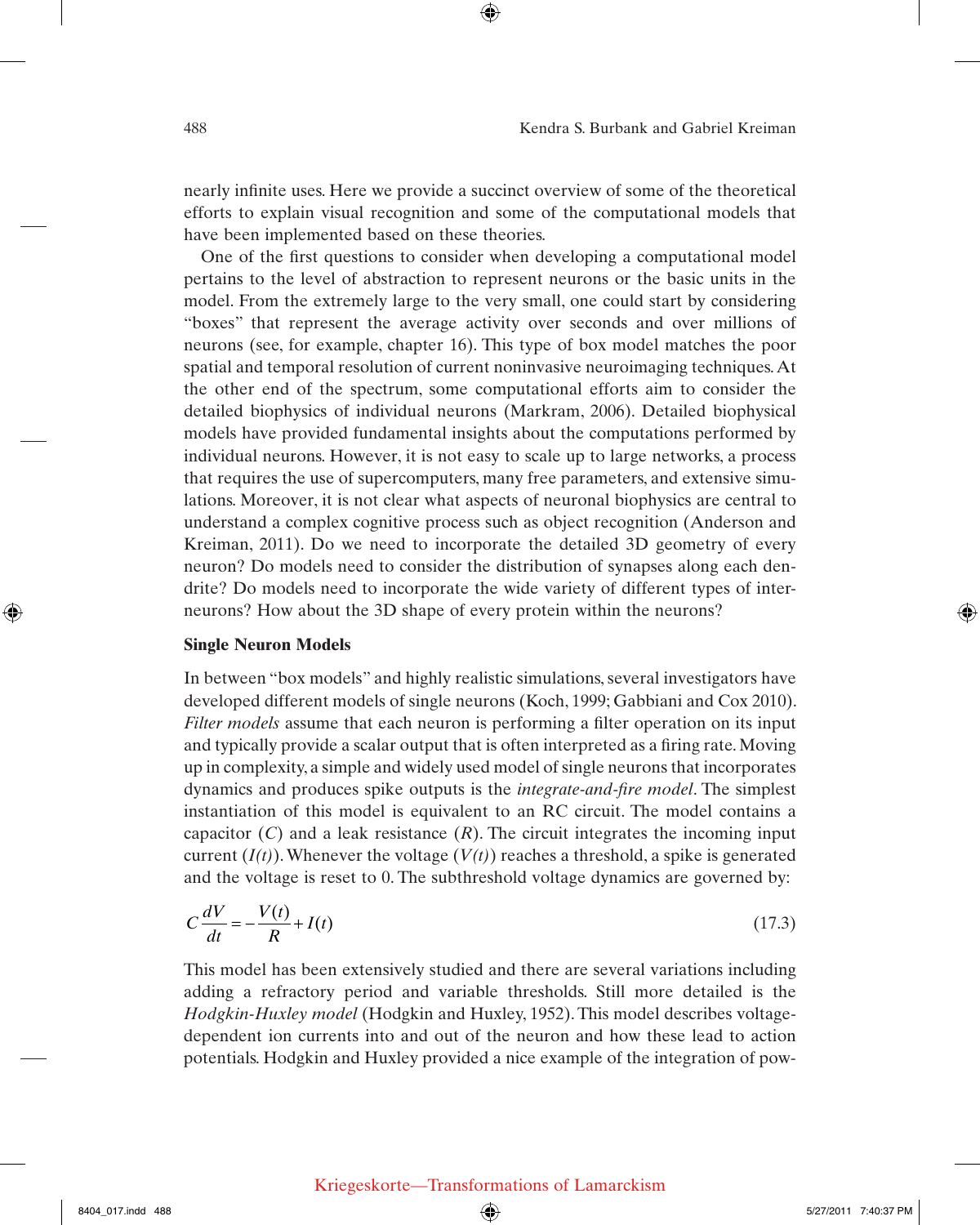erful empirical measurements and quantitative work. Their models continue to be extensively used. The most detailed models of individual neurons incorporate the idea of multiple compartments and typically separate the axon, soma, and dendrites (even more detailed models can have multiple compartments and try to incorporate more realistic geometries). Simpler models are faster and, in some cases, have analytical solutions. More complex models quickly run into regimes that require simulations and increasing computational costs.

⊕

## **Models of Individual Brain Areas**

One of the tests of a theory of visual recognition involves asking how well we can predict neuronal responses throughout the visual system. Eventually, we would like to be able to take an arbitrary visual stimulus and predict the elicited response of neurons at every level of the visual system. How close are we to being able to predict neuronal responses through modeling? Phenomenological models have been proposed to fairly accurately predict the responses of certain types of retinal ganglion cells as well as LGN cells. We have models that can predict the responses of some V1 cells (e.g., Keat et al., 2001), but even here there are many aspects of the responses that are not well understood (Carandini et al., 2005). When we characterize the responses of V1 neurons to simple stimuli, those results do not generalize well to allow us to predict the responses to complex natural stimuli. In particular, the role of lateral connections and feedback from other visual areas is poorly understood. As emphasized earlier, at levels V2 and higher, we suspect that cells' preferred stimuli become ever more complex, but we lack a way to systematically probe these preferred stimuli (see chapter 7 for an example of prediction of neuronal responses outside V1).

## **Computational Models of the Visual System**

Researchers in the field of machine learning have been working for half a century to build computer programs that are capable of performing visual tasks such as object recognition. The difficulties they have encountered, and the strategies they have developed to overcome these difficulties, are of interest to neuroscientists because the brain itself must solve some of the same problems. Conversely, biophysically inspired models of visual cortex can also inspire and help develop machines that can generalize and perform complex visual recognition tasks.

One of the early approaches to machine object recognition was to implement a "brute force" template matching approach. Imagine that our task is to recognize a handwritten letter on a piece of paper. We do not know the exact position, size, or shape of the letter. We can try a template-matching approach where we sequentially

⊕

 $\overline{\mathsf{Q}}$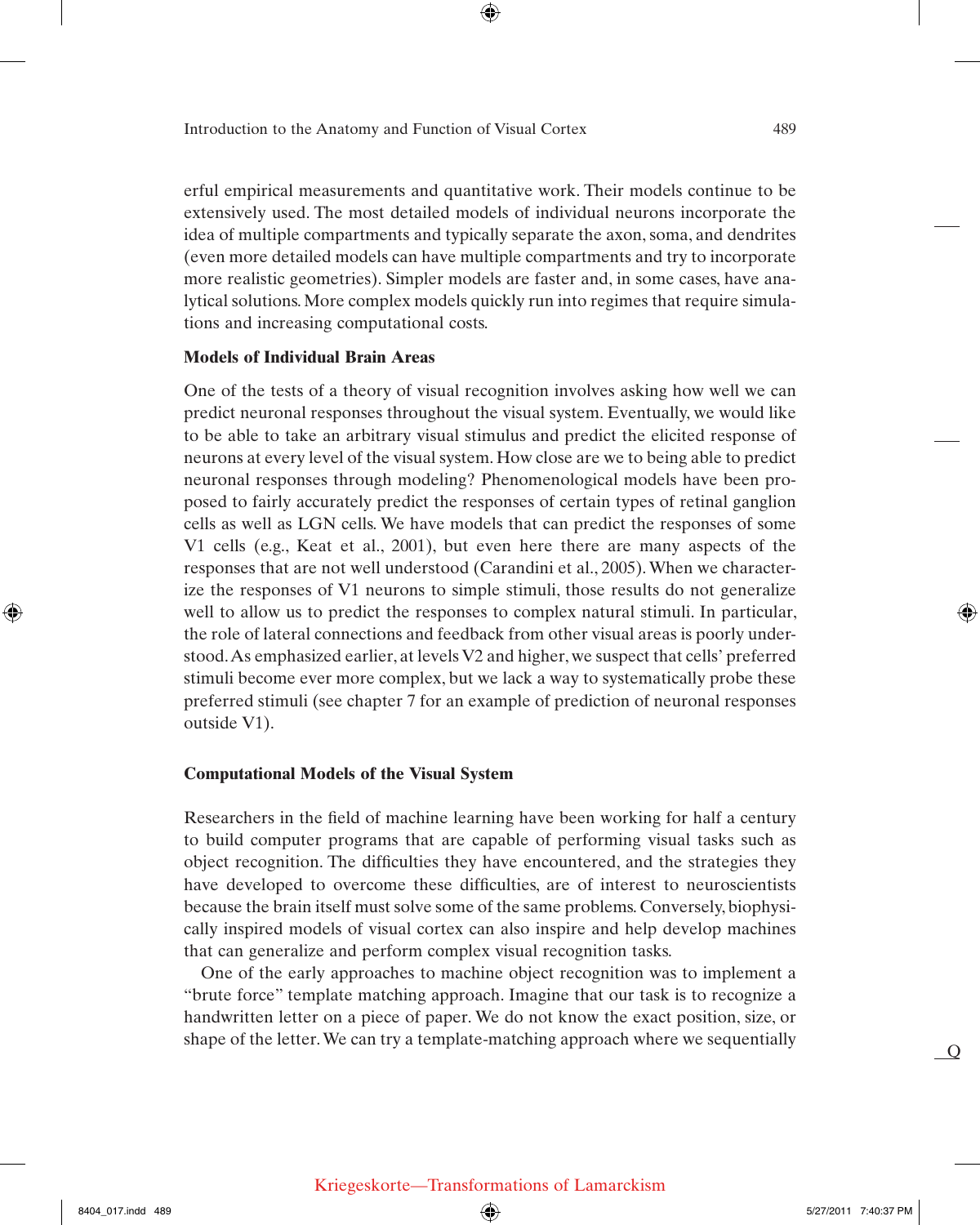examine each letter from A to Z (uppercase and lowercase, and perhaps even in different fonts). Because we do not know the position, we can scan the entire paper by shifting the template. Because we do not know the exact scale, we can try different scales (for each font, letter, and position). Given 26 letters, 4 possible fonts, a  $600 \times 800$  pixel position matrix scanned every 5 pixels, and 10 possible scales, we have to make about 20 million comparisons. This does not include many of the possible sources of variation for each letter. This approach requires a large storage space for each object, there is no extrapolation and no intelligent learning, and we need to learn about each object in each possible rendering. Consider recognizing a face under different possible sizes, positions, colors, illuminations, rotations, gestures, makeup, beard, and so on. The problem is that any object can cast an infinite number of projections on the retina.

 $\textcircled{\scriptsize{+}}$ 

Several strategies have been proposed to overcome the challenges in the "brute force" approach to vision. The different models can be generically described as neural networks consisting of layers of artificial "neurons," with connections between neurons in adjacent layers. Inputs to the networks are in the form of patterns of activation of the neurons in the first layer. In a network for visual recognition, the activity of each first-layer neuron might represent the value of a single pixel in an image to be identified or categorized. The activity of each second-layer neuron is then determined by the joint activity of all the first-layer neurons to which it is connected, and in this way an input pattern propagates through the network. Additionally, there could be back-projections as well as recurrent connections within each layer. The strengths of the individual neuronal connections determine the computations performed by the overall network. For example, in neural networks for visual categorization, the goal is to transform input patterns so that those belonging to different categories can be more easily separated. Typically, this involves a series of nonlinear calculations that eventually enable the transformed patterns to be separated by a simple linear classifier. As one of the first examples of work in the field of neural networks, the *perceptron* is a type of artificial neural network proposed in 1958 (Bishop, 1995). It is composed of two layers of binary artificial neurons with unidirectional connections between the layers. The perceptron could be trained to perform classification tasks, but it worked only in the simplest cases, where the inputs were already linearly separable. However, two later modifications allowed the perceptrons to perform nonlinear classification. First, the network was expanded to more than two layers. Second, the artificial neurons were made to respond as a nonlinear function of their inputs. Frequently, the effect of the nonlinear calculations is to make important discriminative features become more explicit in the transformed patterns (for reviews on computational models of visual recognition, see Bishop, 1995; Deco and Rolls, 2004a; Riesenhuber and Poggio, 2000; Serre et al., 2007).

⊕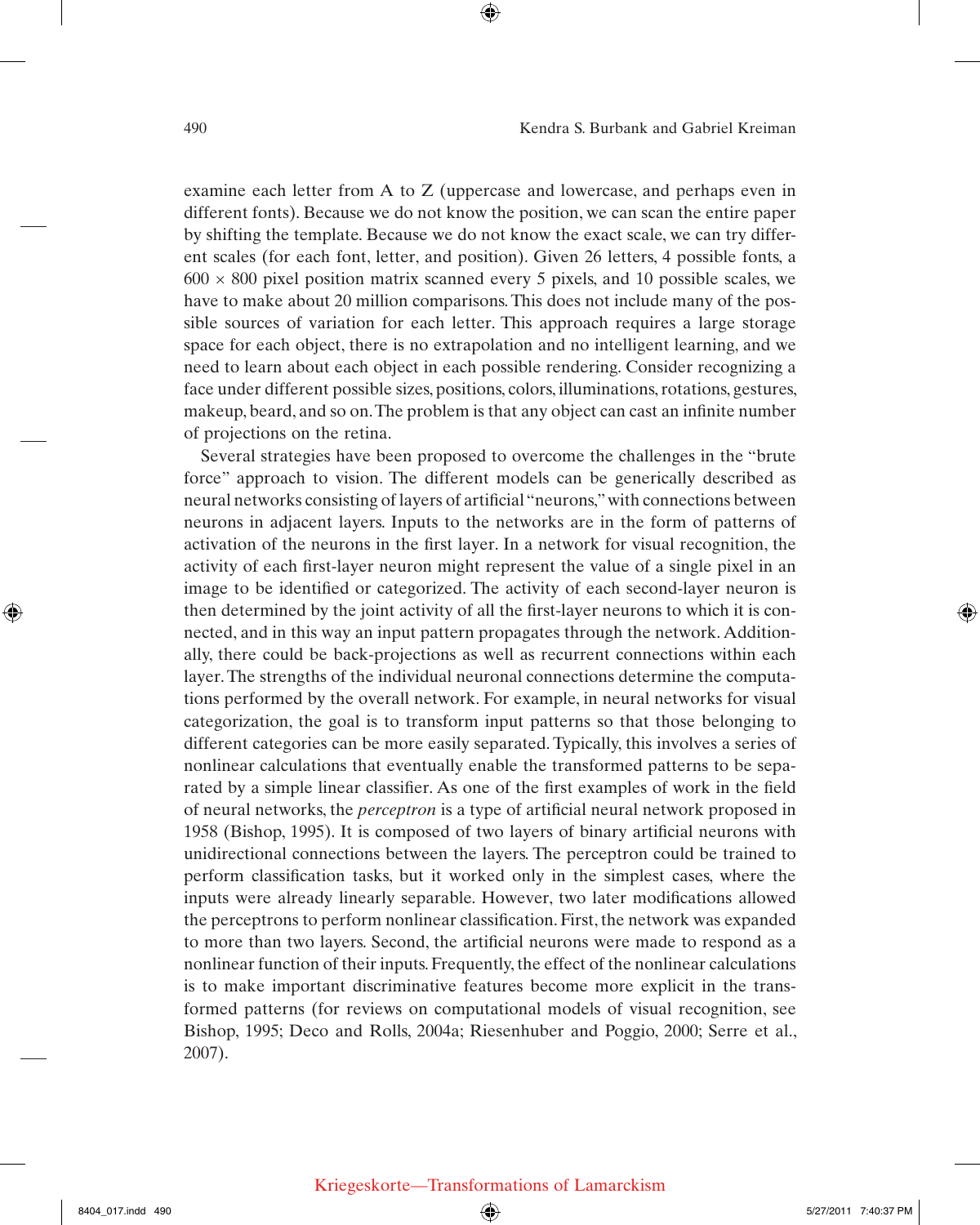The "neocognitron" was proposed in 1980 by Fukushima (1980). Like models that had come before, it consists of a multilayered hierarchical neural network designed for visual pattern recognition. The neocognitron's key innovation was its explicit incorporation of alternating layers that were designed to produce invariance to small translations in the input stimulus. The architecture of the network was inspired by the neurophysiological studies of Hubel and Wiesel. In parallel to the "simple" and "complex" cells described in primary visual cortex, the model consisted of "S" and "C" units. The "C" units perform an "OR" operation over a local set of "S" units with identical tuning to provide increased robustness to position changes. Extending the neurophysiology in V1, the model alternated "S" and "C" units throughout a multilayered hierarchy. The neocognitron was able to classify simple digits and characters even when the inputs were slightly distorted.

 $\textcircled{\scriptsize{+}}$ 

The neocognitron was but the first example of the class of neural network models called "convolutional networks." These networks share three architectural concepts that make them ideal for visual pattern recognition. First, cells in convolutional networks have "local receptive fields," which means that their responses are determined only by stimulus features in some small and connected region of space. Second, cells in convolutional networks have "shared weights": the network is trained so that each cell in a specific position has many counterpart cells in different positions that all respond identically to identical but spatially translated stimuli. A set of cells that all share the same stimulus selectivities forms a "feature map." Third, convolutional networks include spatial or temporal subsampling. This subsampling allows the network to combine closely related inputs to produce invariance, as with the complex cell layers in the neocognitron. Not all multilayer feedforward networks for visual recognition can be characterized as convolutional: some have feature extractors that are not describable in terms of a convolution kernel. For instance, some networks calculate histogram type features, which are useful for texture representation (LeCun et al., 1998).

The use of neural networks for pattern recognition exploded after the advent of a network training method called backpropagation. Backpropagation is a general algorithm that trains multilayer networks so as to minimize an error function such as pattern classification error. Convolutional networks trained with backpropagation have been quite successful in visual recognition. However, several models of the visual system have used methods other than backpropagation to train the networks. For instance, models designed to explore properties of more biologically realistic systems frequently hard-wire the early layers of a network so that their responses resemble those of the early visual system, typically by using Gabor filters. Higher layers may also be set manually: for instance, Serre et al. (2007) chose the feature maps for their higher layers by choosing portions of images seen during training to use as templates for a convolutional filter. A machine learning classifier

⊕

Q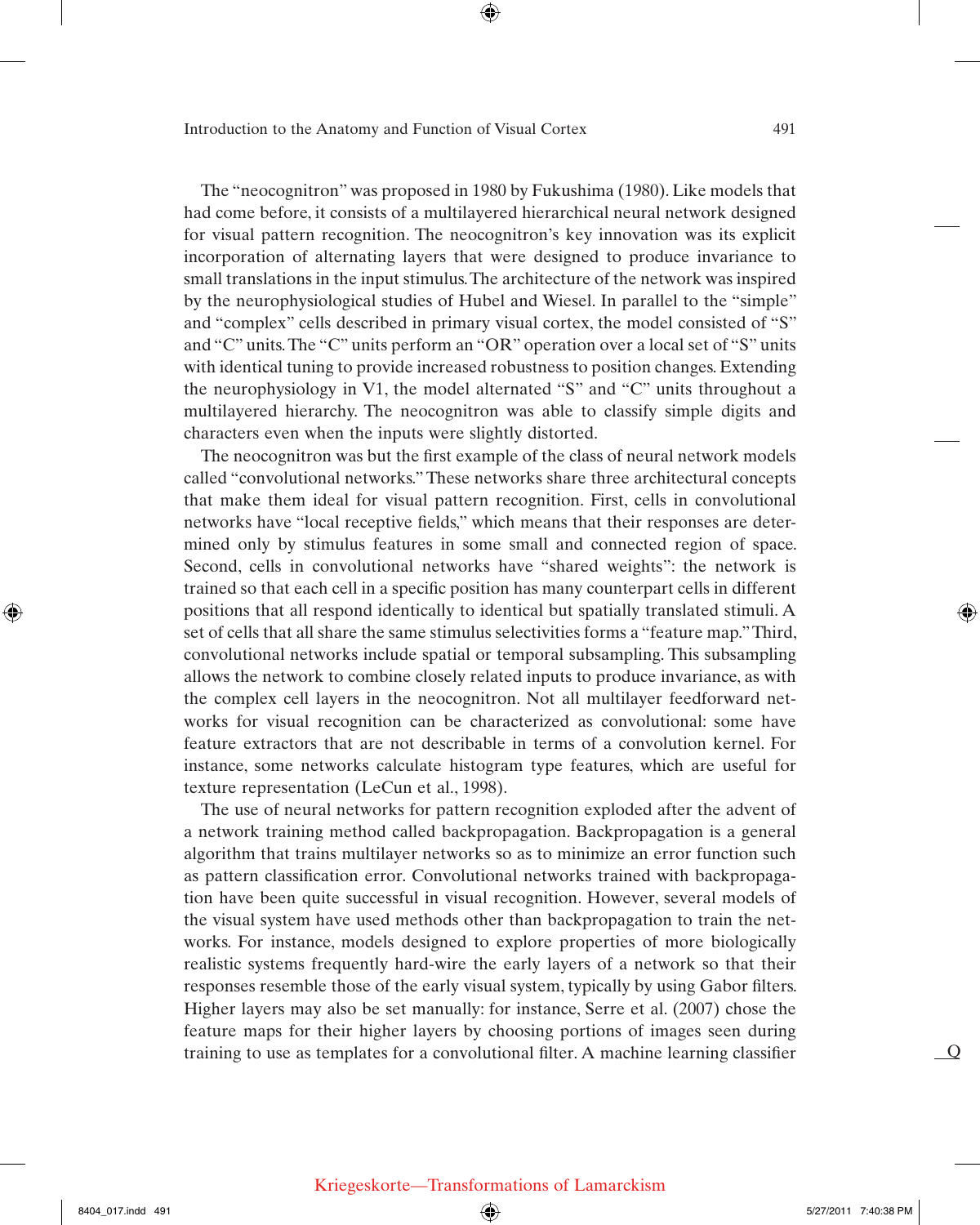(e.g., Bishop, 1995; Vapnik, 1995) can be used as a final classification layer acting on the output of the hierarchical network (see chapters 18 and 19 for more information about machine learning). Interestingly, the performance of this biologically inspired architecture is comparable to the performance of computer vision approaches that are not guided or constrained by neurobiological principles.

⊕

All of the models described so far are purely feedforward: information flows in a single direction from input to output (see also the discussion in chapter 1). However, a number of authors have proposed visual system models that incorporate feedback. With a feedback model, information from higher layers can influence the activity of neurons at lower layers. This higher-layer information might include preliminary classifications or prior expectations, each of which could help with the interpretation of ambiguous low-level signals (Mumford, 1992; Rao, 2005a). Indeed, image recognition can be viewed as a Bayesian inference problem, and networks have been designed that probabilistically combine feedforward and feedback information to compute the most probable interpretation of the data (Lee and Mumford, 2003; Rao, 2005b; Chikkerur et al 2009).

Computational models today can perform very well on relatively simple tasks such as character recognition. On one popular test dataset of handwritten digits, networks can correctly identify more than 99 percent of the characters. However, recognition of natural images is considerably more difficult; for example, state-ofthe-art performance on the CALTECH 101 database is only around 80 percent correct (Mutch and Lowe, 2006). Current models can also require a very large number of examples during training. Their performance also degrades rapidly in the presence of clutter or occlusion. No current models begin to approach the abilities of the human visual system yet!

As we begin to apply computational models of pattern recognition to the biological visual system, we need to evaluate them using different criteria. Are the mechanisms they describe biologically plausible? Do the models make falsifiable predictions? Biology offers tight constraints, and understanding these may help us exclude certain types of models. On the other hand, the primate visual system is the product of millions of years of evolution. It is conceivable that the type of solution to the visual recognition problem implemented by the ventral visual cortex is a highly efficient and accurate one. Computer vision algorithms may benefit also from an understanding of the neuronal circuitry involved in biological vision.

Perhaps the most difficult constraint is that of speed: multiple experimental protocols show that visual recognition occurs incredibly quickly, within 100–150ms after presentation of a visual stimulus. After this short period, scalp EEG signals in human cortex can correlate with recognition in a complex task (Thorpe et al., 1996) and neural activity in IT is selective for complex shapes (Hung et al., 2005; Liu et al., 2009). Such fast processing allows us to process a large amount of visual input

⊕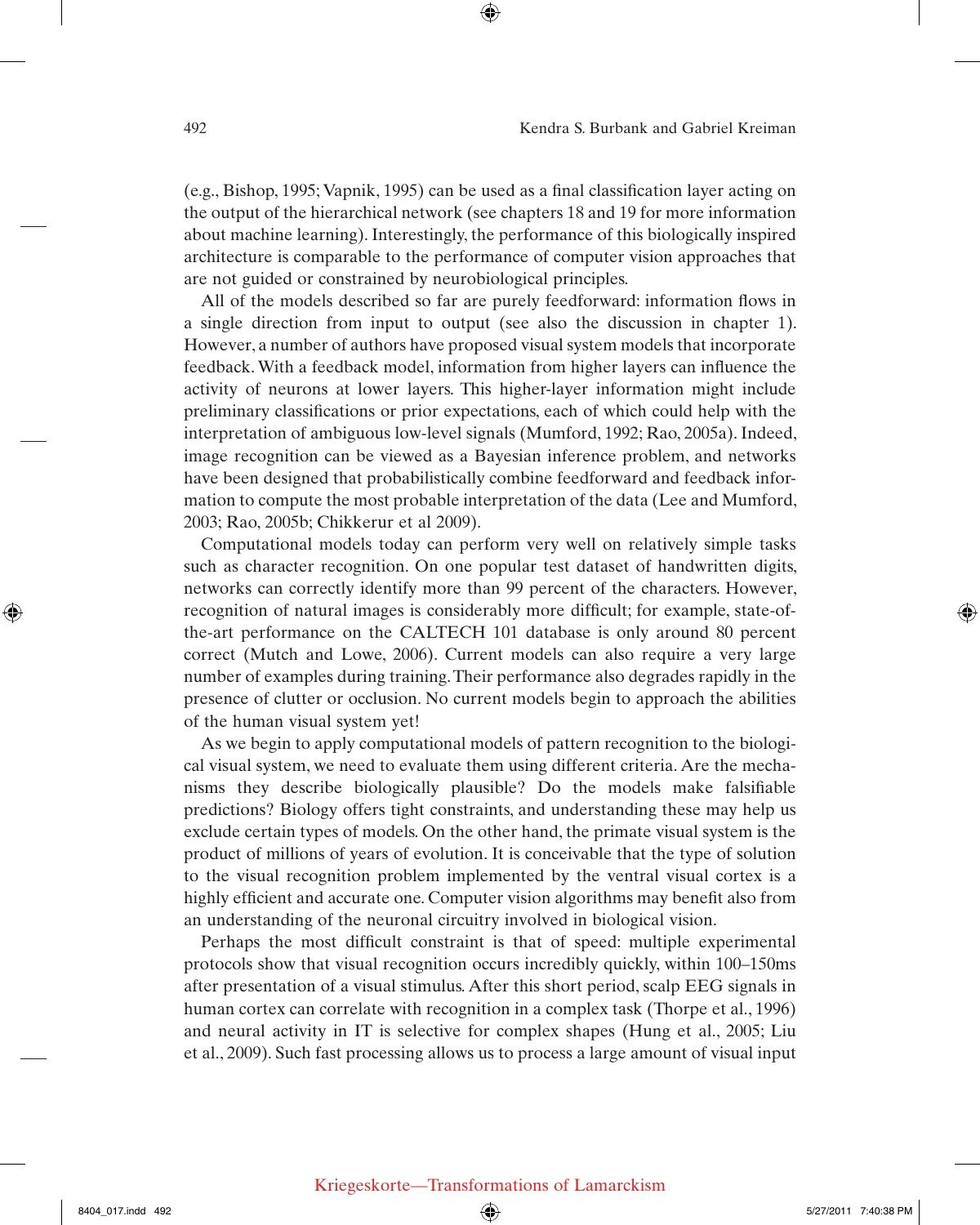very quickly. These times sharply constrain the number of computational steps that the brain could be using for initial recognition (Oram and Perrett, 1992; Serre et al., 2007; Thorpe, Fize, and Marlot, 1996). Of course, the initial "fast" recognition is not the entire story. With more processing time, human performance at recognizing images is much improved. This is unsurprising because, given many seconds, people can move their eyes, shift attention, recall information, and compare different parts of an image. Much research to date has attempted to reduce the influence of these complicating factors by focusing on the fast initial stages of recognition.

⊕

### **A Final Word**

As emphasized at the beginning, this chapter does not pretend to provide a comprehensive account of the visual system (how could it anyway?). Studying the visual system is a highly active area of research that involves multidisciplinary approaches including computational and theoretical modeling, neurophysiological recordings, functional neuroimaging, cognitive psychology, neurology, and neuroanatomy, among many others. We hope that aficionados in this field will forgive the highly succinct nature of this chapter and the multiple omissions of large fields of research. At the same time, we naively hope that newcomers will share our enthusiasm and we encourage them to read further and, eventually, to contribute to the field.

## **References**

⊕

Allison T, Puce A, Spencer D, McCarthy G. 1999. Electrophysiological studies of human face perception. I: Potentials generated in occipitotemporal cortex by face and non-face stimuli. *Cereb Cortex* 9: 415–430.

Allman J, Miezin F, McGuinness E. 1985. Stimulus specific responses from beyond the classical receptive field: neurophysiological mechanisms for local-global comparisons in visual neurons. *Annu Rev Neurosci* 8: 407–430.

Anderson WS, Kreiman G. 2011. What we cannot model, we do not understand. *Curr Biol* 21: R123–R125.

Angelucci A, Bressloff PC. 2006. Contribution of feedforward, lateral and feedback connections to the classical receptive field center and extra-classical receptive field surround of primate V1 neurons. *Prog Brain Res* 154: 93–120.

Biederman I. 1987. Recognition-by-components: A theory of human image understanding. *Psychol Rev* 24: 115–147.

Binzegger T, Douglas RJ, Martin KA. 2004. A quantitative map of the circuit of cat primary visual cortex. *J Neurosci* 24: 8441–8453.

Bishop CM. 1995. *Neural networks for pattern recognition*. Oxford: Clarendon Press.

Blumberg J, Kreiman G. 2010. How cortical neurons help us see: visual recognition in the human brain. *J. Clin Invest* 120: 3054–3063.

Born RT, Bradley DC. 2005. Structure and function of visual area MT. *Annu Rev Neurosci* 28: 157–189.

Burkhalter A, Van Essen DC. 1986. Processing of color, form and disparity information in visual areas VP and V2 of ventral extrastriate cortex in the macaque monkey. *J Neurosci* 6: 2327–2351.

 $\Omega$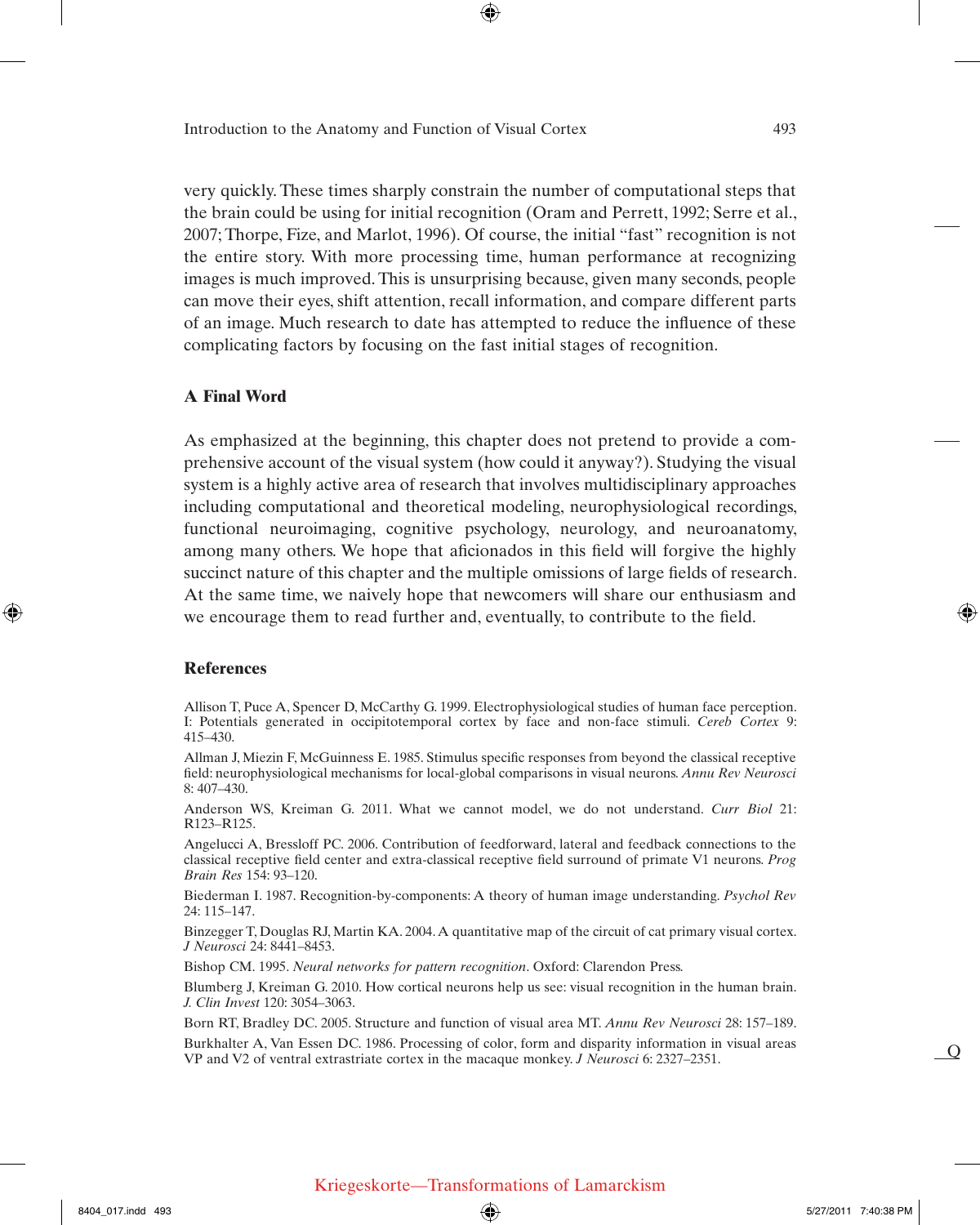Cadieu C, Kouh M, Pasupathy A, Connor C, Riesenhuber M, Poggio T. 2007. A model of V4 shape selectivity and invariance. *J Neurophysiol* 98: 1733–1750.

⊕

Callaway EM. 2004. Feedforward, feedback and inhibitory connections in primate visual cortex. *Neural Netw* 17: 625–632.

Carandini M, Demb JB, Mante V, Tolhurst DJ, Dan Y, Olshausen BA, Gallant JL, Rust NC. 2005. Do we know what the early visual system does? *J Neurosci* 25: 10577–10597.

Chikkerur S, Serre T, Tan C, Poggio T. 2010. What is where: A Bayesian inference theory of attention *Vis Res* 50: 2233–2247.

Connor CE, Brincat SL, Pasupathy A. 2007. Transformation of shape information in the ventral pathway. *Curr Opin Neurobiol* 17: 140–147.

David SV, Hayden BY, Gallant JL. 2006. Spectral receptive field properties explain shape selectivity in area V4. *J Neurophysiol* 96: 3492–3505.

Dayan P, Abbott L. 2001. *Theoretical neuroscience*. Cambridge, MA: MIT Press.

Deco G, Rolls ET. 2004a. A neurodynamical cortical model of visual attention and invariant object recognition. *Vision Res* 44: 621–642.

Deco G, Rolls ET. 2004b. *Computational neuroscience of vision*. Oxford: Oxford University Press.

Desimone R, Albright T, Gross C, Bruce C. 1984. Stimulus-selective properties of inferior temporal neurons in the macaque. *J Neurosci* 4: 2051–2062.

Desimone R, Duncan J. 1995. Neural mechanisms of selective visual attention. *Annu Rev Neurosci* 18: 193–222.

Desimone R, Schein SJ. 1987. Visual properties of neurons in area V4 of the macaque: sensitivity to stimulus form. *J Neurophysiol* 57: 835–868.

DiCarlo J, Maunsell J. 2004. Anterior inferotemporal neurons of monkeys engaged in object recognition can be highly sensitive to object retinal position. *J Neurophysiol* 89: 3264–3278.

Douglas RJ, Martin KA. 2004. Neuronal circuits of the neocortex. *Annu Rev Neurosci* 27: 419–451.

Engel AK, Moll CK, Fried I, Ojemann GA. 2005. Invasive recordings from the human brain: clinical insights and beyond. *Nat Rev Neurosci* 6: 35–47.

Felleman DJ, Van Essen DC. 1991. Distributed hierarchical processing in the primate cerebral cortex. *Cereb Cortex* 1: 1–47.

Fukushima K. 1980. Neocognitron: a self organizing neural network model for a mechanism of pattern recognition unaffected by shift in position. *Biol Cybern* 36: 193–202.

Gabbiani F, Cox SJ. 2010. *Mathematics for Neuroscientists*. London, UK Academic Press.

Gattass R, Gross CG, Sandell JH. 1981. Visual topography of V2 in the macaque. *J Comp Neurol* 201: 519–539.

Gross CG. 1994. How inferior temporal cortex became a visual area. *Cereb Cortex* 5: 455–469.

Haxby J, Grady C, Horwitz B, Ungerleider L, Mishkin M, Carson R, Herscovitch P, Schapiro M, Rapoport S. 1991. Dissociation of object and spatial visual processing pathways in human extrastriate cortex. *Proc Natl Acad Sci USA* 88: 1621–1625.

Hegde J, Van Essen DC. 2003. Strategies of shape representation in macaque visual area V2. *Vis Neurosci* 20: 313–328.

Hodgkin AL, Huxley AF. 1952. A quantitative description of membrane current and its application to conduction and excitation in nerve. *J Physiol* 117: 500–544.

Hubel D, Wiesel T. 1959. Receptive fields of single neurons in the cat's striate cortex. *J Physiol* 148: 574–591.

Hubel DH, Wiesel TN. 1962. Receptive fields, binocular interaction and functional architecture in the cat's visual cortex. *J Physiol* 160: 106–154.

Humphreys G, Riddoch M. 1993. Object agnosias. *Baillieres Clin Neurol* 2: 339–359.

Hung C, Kreiman G, Poggio T, DiCarlo J. 2005. Fast read-out of object identity from macaque inferior temporal cortex. *Science* 310: 863–866.

↔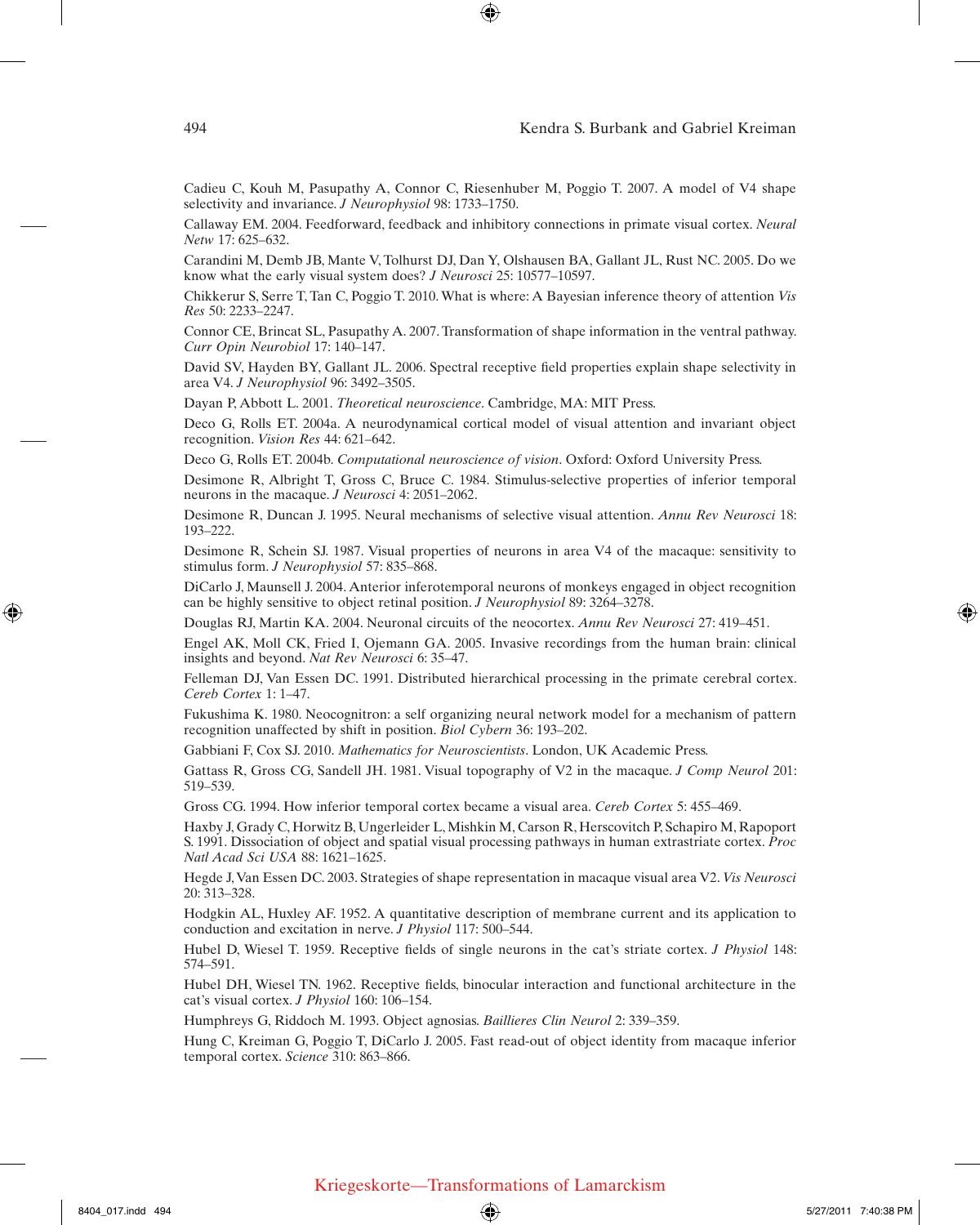Ito M, Komatsu H. 2004. Representation of angles embedded within contour stimuli in area V2 of macaque monkeys. *J Neurosci* 24: 3313–3324.

⊕

Ito M, Tamura H, Fujita I, Tanaka K. 1995. Size and position invariance of neuronal responses in monkey inferotemporal cortex. *J Neurophysiol* 73: 218–226.

Keat J, Reinagel P, Reid RC, Meister M. 2001. Predicting every spike: a model for the responses of visual neurons. *Neuron* 30: 803–817.

Koch C. 1999. *Biophysics of computation*. New York: Oxford University Press.

Koch C. 2005. *The quest for consciousness*. Los Angeles: Roberts & Company.

Kreiman G. 2004. Neural coding: computational and biophysical perspectives. *Phys Life Rev* 2: 71–102.

Kreiman G. 2007. Single neuron approaches to human vision and memories. *Curr Opin Neurobiol* 17: 471–475.

LeCun Y, Bottou L, Bengio Y, Haffner P. 1998. Gradient-based learning applied to document recognition. *Proc IEEE* 86: 2278–2324.

Lee TS, Mumford D. 2003. Hierarchical Bayesian inference in the visual cortex. *J Opt Soc Am A Opt Image Sci Vis* 20: 1434–1448.

Liu H, Agam Y, Madsen JR, Kreiman G. 2009. Timing, timing, timing: fast decoding of object information from intracranial field potentials in human visual cortex. *Neuron* 62: 281–290.

Logothetis NK, Sheinberg DL. 1996. Visual object recognition. *Annu Rev Neurosci* 19: 577–621.

Markram H. 2006. The blue brain project. *Nat Rev Neurosci* 7: 153–160.

Mishkin M. 1982. A memory system in the monkey. *Philos Trans Roy Soc Lond Series B* 298: 85.

Moran J, Desimone R. 1985. Selective attention gates visual processing in the extrastriate cortex. *Science* 229: 782–784.

Mumford D. 1992. On the computational architecture of the neocortex. II. The role of cortico-cortical loops. *Biol Cybern* 66: 241–251.

Mutch J, Lowe D. 2006. Multiclass object recognition with sparse, localized features. In *Proc CVPR'06*, 11–18. New York: IEEE.

Nassi JJ, Callaway EM. 2009. Parallel processing strategies of the primate visual system. *Nat Rev Neurosci* 10: 360–372.

Oram MW, Perrett DI. 1992. Time course of neural responses discriminating different views of the face and head. *J Neurophysiol* 68: 70–84.

Pasupathy A, Connor CE. 2001. Shape representation in area V4: position-specific tuning for boundary conformation. *J Neurophysiol* 86: 2505–2519.

Peterhans E, von der Heydt R. 1991. Subjective contours—bridging the gap between psychophysics and physiology. *Trends Neurosci* 14: 112–119.

Rao RP. 2005a. Bayesian inference and attentional modulation in the visual cortex. *Neuroreport* 16: 1843–1848.

Rao RPN. 2005b. Bayesian inference and attentional modulation in the visual cortex. *Neuroreport* 16: 1843–1848.

Reynolds JH, Chelazzi L. 2004. Attentional modulation of visual processing. *Annu Rev Neurosci* 27: 611–647.

Riesenhuber M, Poggio T. 1999. Hierarchical models of object recognition in cortex. *Nat Neurosci* 2: 1019–1025.

Riesenhuber M, Poggio T. 2000. Models of object recognition. *Nat Neurosci* 3(Suppl): 1199–1204.

Ringach DL, Hawken MJ, Shapley R. 1997. Dynamics of orientation tuning in macaque primary visual cortex. *Nature* 387: 281–284.

Rockland KS, Pandya DN. 1979. Laminar origins and terminations of cortical connections of the occipital lobe in the rhesus monkey. *Brain Res* 179: 3–20.

Rolls E. 1991. Neural organization of higher visual functions. *Curr Opin Neurobiol* 1: 274–278.

⊕